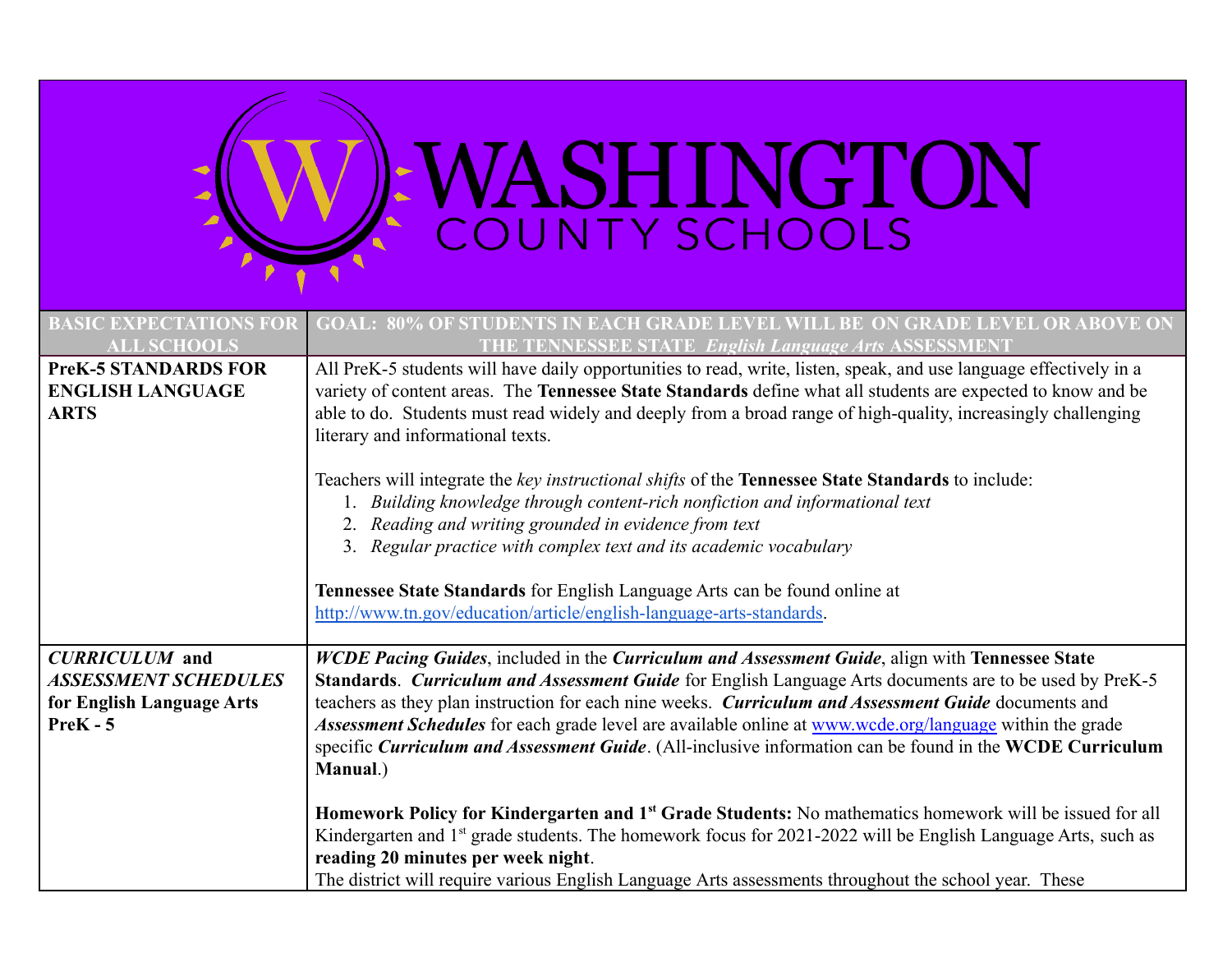|                            | assessments must be recorded on the English Language Arts Student Profile Spreadsheet. These Spreadsheets<br>are to be kept up to date with the latest student data. The ELA Student Profile Spreadsheet can be sent to any<br>school within Washington County if a student transfers during the school year. The following assessments are<br>required for English Language Arts:<br>• K-5 teachers will administer three <b>STAR360</b> Universal Screening Assessments for the beginning, middle,<br>and end of the school year. Teachers are to use assessment results to identify areas of strengths and areas to<br>strengthen.<br>Students in Kindergarten through $5th$ grade will be administered individual Benchmark Literacy Oral<br>Reading Records at the beginning, middle, and end of year using resources provided in the Benchmark<br>Oral Reading Kit. (See the Curriculum and Assessment Guide for detailed information.)<br>Students in grades K-5 will be administered Benchmark Interim Assessments. Students will take four<br>Interim Assessments per grade based on the state standards taught throughout the year. These assessments<br>are intended to help teachers monitor student progress and provide skills-based information—essentially, to<br>see if students are making adequate progress and staying on track. Information from these assessments can<br>help teachers plan instruction for upcoming units.<br>K-2 teachers will administer Benchmark Advance Phonological Awareness Assessments. All students<br>in Grades K-2 should be formally assessed on their phonological awareness abilities multiple times each<br>year. In Kindergarten and Grade 1 these assessments should be administered three times a year—beginning,<br>middle, and end. In Grade 2 these assessments should be administered at the beginning of the year and<br>students who need additional support need to receive intensive phonemic awareness instruction and support<br>K-2 teachers will administer Benchmark Advance Foundational Skills Screeners at the beginning of the<br>school year. These assessments are intended to help establish a baseline for each student, from which you<br>may monitor the student's progress during the school year. Specific assessments can also help you identify<br>a student's weaknesses or skills the student may lack—areas that may require some additional instruction.<br>Students in grades K-2 will be expected to correctly identify "no excuse" words by the end of the year.<br>Students in grades 3-5 will be expected to spell ALL words on the list by the end of the first nine weeks<br>and be documented with check marks. For the remainder of the year, 3rd-5th grade students should be<br>strongly encouraged to spell "NO EXCUSE" words correctly in their own writing. Teachers need to<br>spot-check students' writing from time to time for evidence of this, and put a plus $mark(+)$ next to those<br>words spelled correctly in the context of students' writing/composing by the end of the school year.<br>Classroom teachers are responsible for determining which additional assessments are needed for progress<br>monitoring throughout each grading period. These assessment results are to be used to adjust instruction.<br>Refer to the Suggested Assessments located in the Curriculum and Assessment Guide |
|----------------------------|-------------------------------------------------------------------------------------------------------------------------------------------------------------------------------------------------------------------------------------------------------------------------------------------------------------------------------------------------------------------------------------------------------------------------------------------------------------------------------------------------------------------------------------------------------------------------------------------------------------------------------------------------------------------------------------------------------------------------------------------------------------------------------------------------------------------------------------------------------------------------------------------------------------------------------------------------------------------------------------------------------------------------------------------------------------------------------------------------------------------------------------------------------------------------------------------------------------------------------------------------------------------------------------------------------------------------------------------------------------------------------------------------------------------------------------------------------------------------------------------------------------------------------------------------------------------------------------------------------------------------------------------------------------------------------------------------------------------------------------------------------------------------------------------------------------------------------------------------------------------------------------------------------------------------------------------------------------------------------------------------------------------------------------------------------------------------------------------------------------------------------------------------------------------------------------------------------------------------------------------------------------------------------------------------------------------------------------------------------------------------------------------------------------------------------------------------------------------------------------------------------------------------------------------------------------------------------------------------------------------------------------------------------------------------------------------------------------------------------------------------------------------------------------------------------------------------------------------------------------------------------------------------------------------------------------------------------------------------------------------------------------------------------------------------------------------------------------------------------------------------------------------------------------------------------------------------------------------------------------------------------------------------------------------------------------------------------------------------------------------------------------------------------------------------|
| <b>ENGLISH LANGUAGE</b>    | The core curriculum, or Response to Intervention and Instruction (RtI <sup>2</sup> ) Tier I, addresses the needs of all                                                                                                                                                                                                                                                                                                                                                                                                                                                                                                                                                                                                                                                                                                                                                                                                                                                                                                                                                                                                                                                                                                                                                                                                                                                                                                                                                                                                                                                                                                                                                                                                                                                                                                                                                                                                                                                                                                                                                                                                                                                                                                                                                                                                                                                                                                                                                                                                                                                                                                                                                                                                                                                                                                                                                                                                                                                                                                                                                                                                                                                                                                                                                                                                                                                                                                 |
| <b>ARTS (ELA)</b>          | students. All students should receive instruction with grade-level Tennessee State Standards in small and whole                                                                                                                                                                                                                                                                                                                                                                                                                                                                                                                                                                                                                                                                                                                                                                                                                                                                                                                                                                                                                                                                                                                                                                                                                                                                                                                                                                                                                                                                                                                                                                                                                                                                                                                                                                                                                                                                                                                                                                                                                                                                                                                                                                                                                                                                                                                                                                                                                                                                                                                                                                                                                                                                                                                                                                                                                                                                                                                                                                                                                                                                                                                                                                                                                                                                                                         |
| <b>RECOMMENDATIONS for</b> | group settings to provide a strong foundation in literacy. The following are grade-band specific                                                                                                                                                                                                                                                                                                                                                                                                                                                                                                                                                                                                                                                                                                                                                                                                                                                                                                                                                                                                                                                                                                                                                                                                                                                                                                                                                                                                                                                                                                                                                                                                                                                                                                                                                                                                                                                                                                                                                                                                                                                                                                                                                                                                                                                                                                                                                                                                                                                                                                                                                                                                                                                                                                                                                                                                                                                                                                                                                                                                                                                                                                                                                                                                                                                                                                                        |
|                            |                                                                                                                                                                                                                                                                                                                                                                                                                                                                                                                                                                                                                                                                                                                                                                                                                                                                                                                                                                                                                                                                                                                                                                                                                                                                                                                                                                                                                                                                                                                                                                                                                                                                                                                                                                                                                                                                                                                                                                                                                                                                                                                                                                                                                                                                                                                                                                                                                                                                                                                                                                                                                                                                                                                                                                                                                                                                                                                                                                                                                                                                                                                                                                                                                                                                                                                                                                                                                         |
| <b>INSTRUCTIONAL TIME</b>  | <b>RECOMMENDATIONS</b> for instructional time in English Language Arts:                                                                                                                                                                                                                                                                                                                                                                                                                                                                                                                                                                                                                                                                                                                                                                                                                                                                                                                                                                                                                                                                                                                                                                                                                                                                                                                                                                                                                                                                                                                                                                                                                                                                                                                                                                                                                                                                                                                                                                                                                                                                                                                                                                                                                                                                                                                                                                                                                                                                                                                                                                                                                                                                                                                                                                                                                                                                                                                                                                                                                                                                                                                                                                                                                                                                                                                                                 |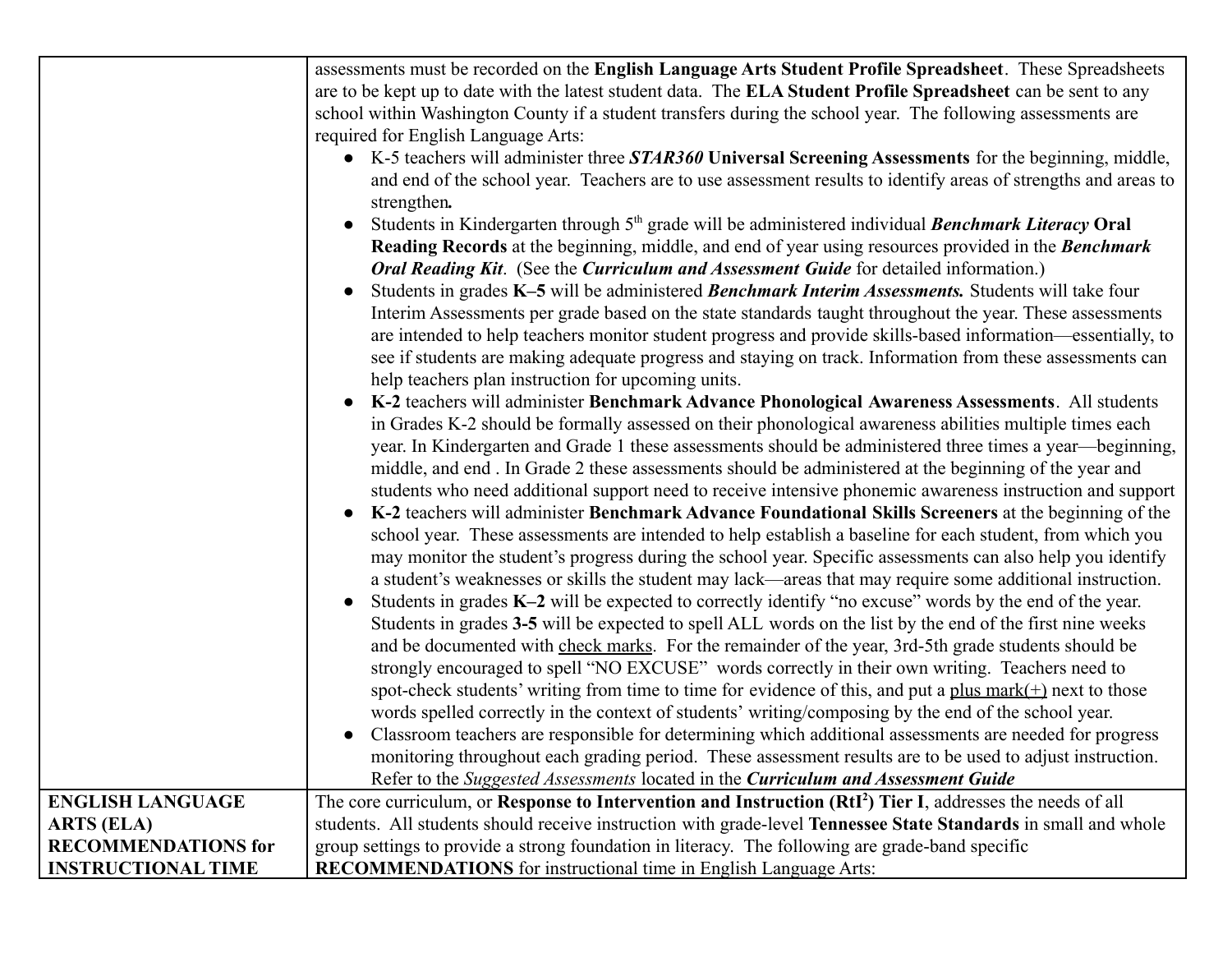|                                          | <i>Kindergarten, First, and Second grades:</i> 150 minutes daily Tier I English Language Arts (ELA)<br>$\bullet$                                                                                                                                                                                                                                                                                                                                                                                                                                                                                                                             |
|------------------------------------------|----------------------------------------------------------------------------------------------------------------------------------------------------------------------------------------------------------------------------------------------------------------------------------------------------------------------------------------------------------------------------------------------------------------------------------------------------------------------------------------------------------------------------------------------------------------------------------------------------------------------------------------------|
|                                          | instruction should include all of the Tennessee State Standards ELA strands (Foundational                                                                                                                                                                                                                                                                                                                                                                                                                                                                                                                                                    |
|                                          | Literacy/Language, Reading [Literature and Informational Text], Speaking and Listening, and Writing). As                                                                                                                                                                                                                                                                                                                                                                                                                                                                                                                                     |
|                                          | per the standards, informational text instruction includes Science and Social Studies texts and can be                                                                                                                                                                                                                                                                                                                                                                                                                                                                                                                                       |
|                                          | incorporated in the 150 minute recommendation.                                                                                                                                                                                                                                                                                                                                                                                                                                                                                                                                                                                               |
|                                          | <i>Third through Eighth grades:</i> 90+ minutes daily/self-contained and 90+ minutes<br>$\bullet$                                                                                                                                                                                                                                                                                                                                                                                                                                                                                                                                            |
|                                          | daily/departmentalized. The Tennessee State Standards for ELA must be taught in an integrated manner                                                                                                                                                                                                                                                                                                                                                                                                                                                                                                                                         |
|                                          | across all strands (Foundational Literacy/Language, Reading [Literature and Informational Text], Speaking                                                                                                                                                                                                                                                                                                                                                                                                                                                                                                                                    |
|                                          | and Listening, and Writing). It is recommended that the same highly skilled teacher teach all ELA content.                                                                                                                                                                                                                                                                                                                                                                                                                                                                                                                                   |
|                                          | Separating these ELA strands into separate courses does not reflect best practice. The integrated nature of                                                                                                                                                                                                                                                                                                                                                                                                                                                                                                                                  |
|                                          | the Tennessee State Standards requires students to work across multiple strands at once. Separating                                                                                                                                                                                                                                                                                                                                                                                                                                                                                                                                          |
|                                          | reading from the work students do in writing and language violates the spirit and intent of the standards.                                                                                                                                                                                                                                                                                                                                                                                                                                                                                                                                   |
| <b>BALANCED</b><br><b>LITERACY BLOCK</b> | All PreK-5 English Language Arts instructional blocks incorporate the components of balanced literacy to include:<br>reading workshop (foundational skill instruction, read alouds, shared reading, guided reading, and independent<br>reading), and writing workshop. (Expectations for these are listed in more detail below.) Instruction includes<br>whole group, small group, and differentiated instruction, as well as integration of reading, writing, speaking, and<br>listening. Throughout the literacy block, students are to <b>READ</b> text, <b>THINK</b> about text, <b>TALK</b> about text, and<br><b>WRITE</b> about text. |
|                                          |                                                                                                                                                                                                                                                                                                                                                                                                                                                                                                                                                                                                                                              |
|                                          | ELA classrooms follow the Gradual Release of Responsibility Framework with the following five elements:<br>teacher modeling, guided practice, collaborative practice, independent practice, and application of the strategies                                                                                                                                                                                                                                                                                                                                                                                                                |
|                                          | and skills in authentic literacy situations. <b>I DO, WE DO, YOU DO.</b>                                                                                                                                                                                                                                                                                                                                                                                                                                                                                                                                                                     |
| <b>FOUNDATIONAL</b>                      | (K-2): Students in grades K-2 will receive systematic phonics instruction through the Benchmark Phonics                                                                                                                                                                                                                                                                                                                                                                                                                                                                                                                                      |
| <b>LITERACY SKILLS</b>                   | program. Students will participate in 60 minutes of daily foundational skills activities such as word work that                                                                                                                                                                                                                                                                                                                                                                                                                                                                                                                              |
|                                          | provides direct, explicit instruction to build phonological awareness, phonics skills, and fluency both in and out of<br>text. Vocabulary and comprehension are developed through listening/read aloud opportunities where teachers                                                                                                                                                                                                                                                                                                                                                                                                          |
|                                          | strategically ask questions and model thinking that leads to application during independent reading. Small group                                                                                                                                                                                                                                                                                                                                                                                                                                                                                                                             |
|                                          | instruction provides opportunities for the teacher to differentiate for student needs along with assessing to guide                                                                                                                                                                                                                                                                                                                                                                                                                                                                                                                          |
|                                          | instruction tailored to meet specific student deficits. Therefore, foundational skills instruction is embedded in all                                                                                                                                                                                                                                                                                                                                                                                                                                                                                                                        |
|                                          | aspects of this 150-minute block and is dedicated to developing students' holistic literacy approach to fluency,                                                                                                                                                                                                                                                                                                                                                                                                                                                                                                                             |
|                                          | vocabulary, and comprehension coherently as recommended by research. Please reference The Foundational                                                                                                                                                                                                                                                                                                                                                                                                                                                                                                                                       |
|                                          | Literacy Skills Plan for detailed information.                                                                                                                                                                                                                                                                                                                                                                                                                                                                                                                                                                                               |
|                                          | (3-5): Students in grades 3-5 should have a 75 minute literacy block that includes reading (30 minutes); grammar,                                                                                                                                                                                                                                                                                                                                                                                                                                                                                                                            |
|                                          | morphology, and writing (45 minutes) Literacy block includes explicit support for fluency, vocabulary, and                                                                                                                                                                                                                                                                                                                                                                                                                                                                                                                                   |
|                                          | comprehension. Washington County Schools has an integrated literacy block for grades three through five                                                                                                                                                                                                                                                                                                                                                                                                                                                                                                                                      |
|                                          | anchored in the science of reading and aligned to Tennessee Academic Standards for English Language Arts.<br>Please reference The Foundational Literacy Skills Plan for detailed information.                                                                                                                                                                                                                                                                                                                                                                                                                                                |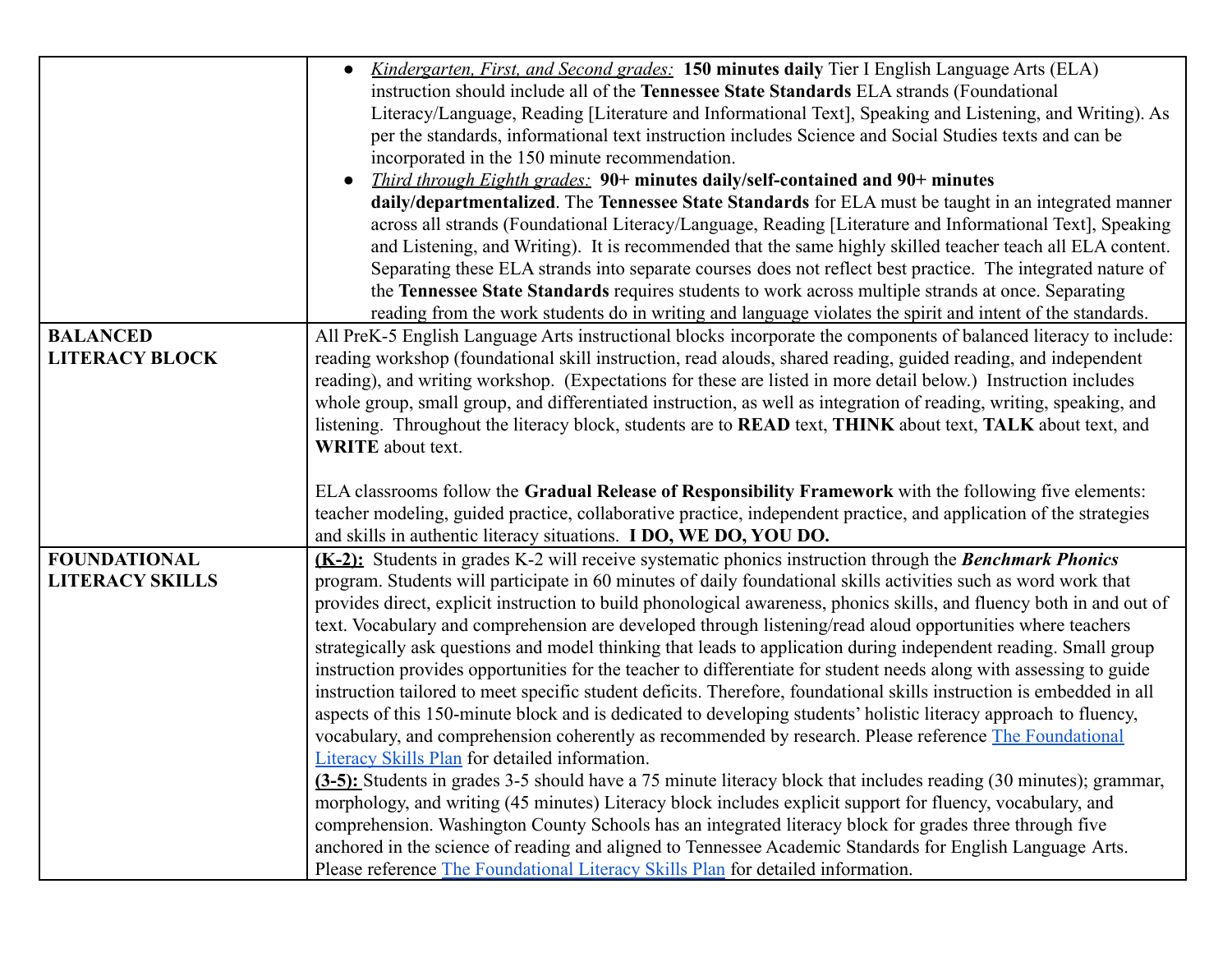| <b>READING WORKSHOP:</b>               | All students in grades PreK-5 will have daily opportunities to read and be actively engaged in reading that focuses<br>on comprehension in a 50-50 balance of informational texts and literature. Reading Workshop combines whole                                                                                                                                                         |  |  |  |  |  |  |
|----------------------------------------|-------------------------------------------------------------------------------------------------------------------------------------------------------------------------------------------------------------------------------------------------------------------------------------------------------------------------------------------------------------------------------------------|--|--|--|--|--|--|
|                                        | group, small group, and differentiated instruction using the Gradual Release of Responsibility Framework.                                                                                                                                                                                                                                                                                 |  |  |  |  |  |  |
|                                        | Teachers model and explicitly teach strategies for the whole group mini-lesson, guide practice in shared reading                                                                                                                                                                                                                                                                          |  |  |  |  |  |  |
|                                        | experiences and small group interactions, and move students toward independent practice and application of skills.                                                                                                                                                                                                                                                                        |  |  |  |  |  |  |
|                                        | The Reading Workshop provides students with regular practice Close Reading of complex text, answering<br>Text-Dependent Questions, completing Tasks, and participating in Accountable Talk.                                                                                                                                                                                               |  |  |  |  |  |  |
|                                        |                                                                                                                                                                                                                                                                                                                                                                                           |  |  |  |  |  |  |
|                                        | Benchmark Advance is centered around knowledge-building (to build and improve the ability to comprehend                                                                                                                                                                                                                                                                                   |  |  |  |  |  |  |
|                                        | complex texts and apply that knowledge as students listen, read, write, think, and speak. Each day, students                                                                                                                                                                                                                                                                              |  |  |  |  |  |  |
|                                        | participate in metacognitive, comprehension, and vocabulary mini lessons designed to provide students with the                                                                                                                                                                                                                                                                            |  |  |  |  |  |  |
|                                        | skills and strategies needed to be proficient readers. The fluency, vocabulary, and comprehension skills are not                                                                                                                                                                                                                                                                          |  |  |  |  |  |  |
|                                        | taught in isolation, but are embedded within the lesson to ensure continuity, cohesion, and connection.                                                                                                                                                                                                                                                                                   |  |  |  |  |  |  |
| <b>READ ALOUD:</b>                     | All PreK-5 students will be read aloud to numerous times daily by a teacher from a variety of genres. Read                                                                                                                                                                                                                                                                                |  |  |  |  |  |  |
| <b>Accessing complex texts</b>         | alouds should include a 50-50 balance of informational text and literature. Texts should be appropriately complex                                                                                                                                                                                                                                                                         |  |  |  |  |  |  |
|                                        | according to the grade bands of text complexity. The primary purpose is to extend students' knowledge and                                                                                                                                                                                                                                                                                 |  |  |  |  |  |  |
|                                        | comprehension of complex texts while demonstrating strategies to support comprehension and vocabulary                                                                                                                                                                                                                                                                                     |  |  |  |  |  |  |
|                                        | knowledge.<br>Degrees of                                                                                                                                                                                                                                                                                                                                                                  |  |  |  |  |  |  |
|                                        | Tennessee<br><b>The Lexile</b><br><b>Reading</b><br>Maturity<br>Flesch-<br><b>ATOS</b><br><b>Reading</b><br><b>SourceRater</b><br><b>Grade Band</b><br><b>Kincaid</b> <sup>8</sup><br>Framework®<br>Power®                                                                                                                                                                                |  |  |  |  |  |  |
|                                        | $2nd = 3rd$<br>$4th = 6th$<br>$42 - 54$<br>$0.05 - 2.48$<br>$3.53 - 6.13$<br>$420 - 820$<br>$2.75 - 5.14$<br>$4.97 - 7.03$<br>$1.98 - 5.34$<br>$4.51 - 7.73$<br>$0.84 - 5.75$<br>$5.42 - 7.92$<br>$740 - 1010$<br>$52 - 60$                                                                                                                                                               |  |  |  |  |  |  |
|                                        | $6^{th} - 8^{th}$<br>$67 - 67$<br>$6.61 - 10.34$<br>$8.32 - 12.12$<br>$925 - 1185$<br>$1050 = 1335$<br>$7.00 - 9.98$<br>$7.04 - 9.57$<br>$8.41 - 10.81$<br>$4.11 - 10.66$<br>$9^{\rm{th}} - 10^{\rm{th}}$<br>$9.67 = 12.01$<br>$62 - 72$<br>$9.02 - 13.93$<br>$11^{th} - 12^{th}$<br>$9.57 - 12.00$<br>$1185 - 1385$<br>$11.20 - 14.10$<br>$67 - 74$<br>$12.30 - 14.50$<br>$10.34 - 14.2$ |  |  |  |  |  |  |
|                                        |                                                                                                                                                                                                                                                                                                                                                                                           |  |  |  |  |  |  |
|                                        | Additional information on levels of text complexity can be found at http://www.lexile.com.                                                                                                                                                                                                                                                                                                |  |  |  |  |  |  |
|                                        | <b>Benchmark Advance</b> provides PreK-5 teachers with lists of recommended read alouds found in the Teacher                                                                                                                                                                                                                                                                              |  |  |  |  |  |  |
|                                        | <b>Resource System volume.</b>                                                                                                                                                                                                                                                                                                                                                            |  |  |  |  |  |  |
| <b>SHARED READING:</b>                 | Shared Reading is an interactive reading experience that occurs when students join in or share the reading of a                                                                                                                                                                                                                                                                           |  |  |  |  |  |  |
| <b>Accessing on-grade level texts</b>  | book or other text while guided and supported by a teacher. The teacher explicitly models the skills of proficient                                                                                                                                                                                                                                                                        |  |  |  |  |  |  |
|                                        | readers, including using foundations skills/language skills and comprehension strategies, as well as reading with<br>fluency and expression. All PreK-5th grade students will experience shared reading using a variety of on-grade                                                                                                                                                       |  |  |  |  |  |  |
|                                        | level texts as part of a daily block of literacy instruction.                                                                                                                                                                                                                                                                                                                             |  |  |  |  |  |  |
| <b>GUIDED READING:</b>                 | Guided Reading Small Group Reading is an instructional strategy in which a teacher works in a small group to support                                                                                                                                                                                                                                                                      |  |  |  |  |  |  |
| <b>Using instructional level texts</b> | students as they read appropriately complex texts. Small group instruction occurs during Tier 1 instruction and provides                                                                                                                                                                                                                                                                  |  |  |  |  |  |  |
|                                        | teachers with the opportunity to differentiate instruction for students. The instruction has a clear learning focus such as:                                                                                                                                                                                                                                                              |  |  |  |  |  |  |
|                                        | Providing explicit instruction with foundational skills within text<br>$\bullet$                                                                                                                                                                                                                                                                                                          |  |  |  |  |  |  |
|                                        | Practicing with word analysis/decoding skills and strategies                                                                                                                                                                                                                                                                                                                              |  |  |  |  |  |  |
|                                        | Practicing reading fluency                                                                                                                                                                                                                                                                                                                                                                |  |  |  |  |  |  |
|                                        | Supporting text comprehension<br>$\bullet$                                                                                                                                                                                                                                                                                                                                                |  |  |  |  |  |  |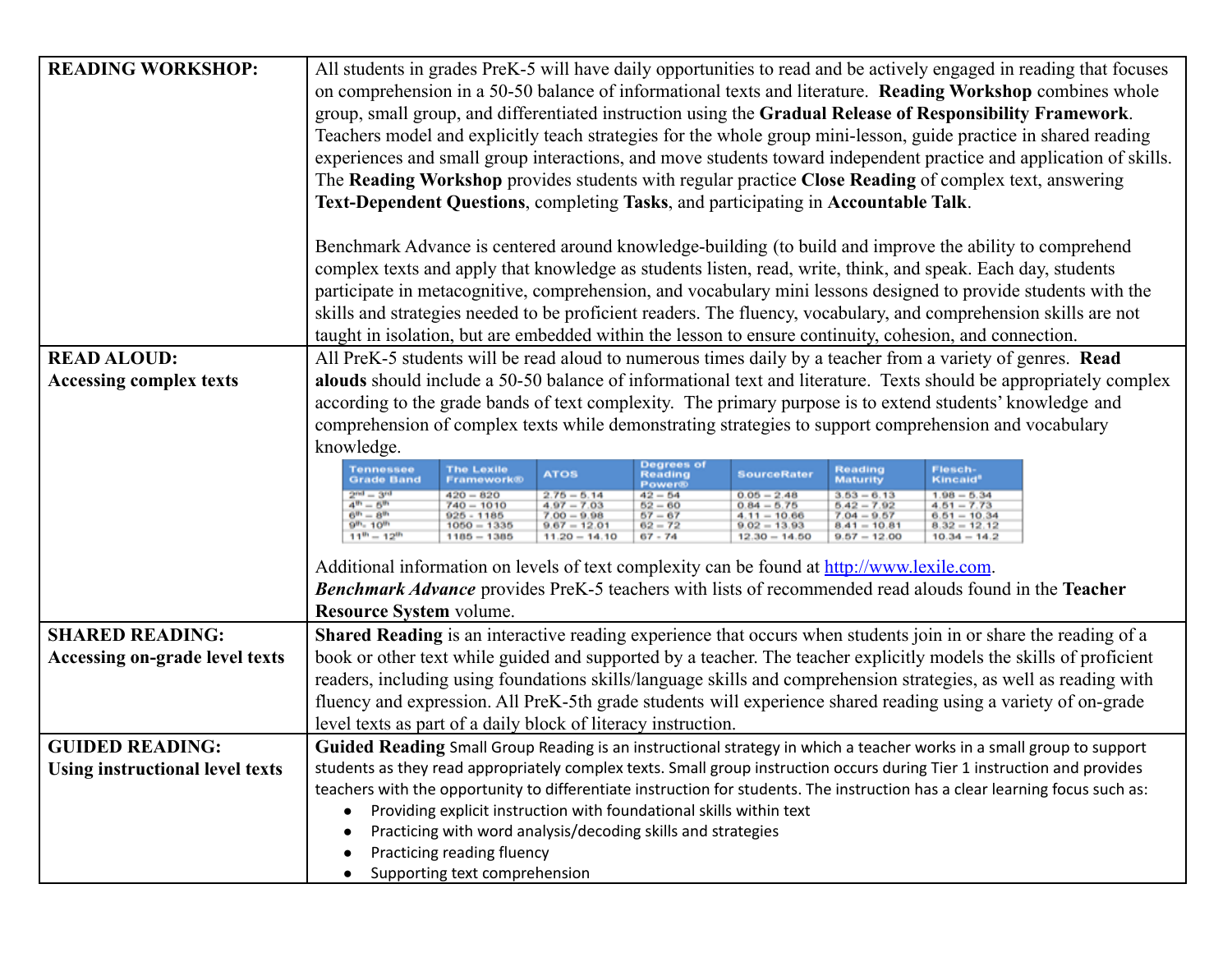|                             | Providing applied practice of skills and strategies within reading and writing<br>Differentiating based on students' needs |                                                                                                                             |                                                                        |      |      |      |              |              |      |      |                  |                                                                                                                    |
|-----------------------------|----------------------------------------------------------------------------------------------------------------------------|-----------------------------------------------------------------------------------------------------------------------------|------------------------------------------------------------------------|------|------|------|--------------|--------------|------|------|------------------|--------------------------------------------------------------------------------------------------------------------|
|                             | Providing opportunities for teacher modeling                                                                               |                                                                                                                             |                                                                        |      |      |      |              |              |      |      |                  |                                                                                                                    |
|                             | All K-5 students will receive guided reading instruction as part of the literacy block.                                    |                                                                                                                             |                                                                        |      |      |      |              |              |      |      |                  |                                                                                                                    |
| <b>INDEPENDENT READING:</b> |                                                                                                                            |                                                                                                                             |                                                                        |      |      |      |              |              |      |      |                  | All K-5 students will have the opportunity to read independently for a designated amount of time with meaningful   |
| Applying skills with        |                                                                                                                            | paired or group discussion. Students' self-selected books should be on independent reading levels within grade              |                                                                        |      |      |      |              |              |      |      |                  |                                                                                                                    |
| independent level texts     |                                                                                                                            | bands of text complexity. Additional information on these levels can be found at http://www.lexile.com.                     |                                                                        |      |      |      |              |              |      |      |                  |                                                                                                                    |
|                             |                                                                                                                            | • Oral Reading Records (ORRs) in <i>Benchmark Advance</i> grades K-5 will be used to determine students'                    |                                                                        |      |      |      |              |              |      |      |                  |                                                                                                                    |
|                             |                                                                                                                            |                                                                                                                             |                                                                        |      |      |      |              |              |      |      |                  | independent reading levels. Students in Kindergarten through 5 <sup>th</sup> grade will be administered individual |
|                             |                                                                                                                            |                                                                                                                             |                                                                        |      |      |      |              |              |      |      |                  | <b>Benchmark Literacy Oral Reading Records</b> at the beginning, middle, and end of year using resources           |
|                             |                                                                                                                            |                                                                                                                             |                                                                        |      |      |      |              |              |      |      |                  | provided in Benchmark Oral Reading Records. Student results will be recorded on the ELA Student                    |
|                             |                                                                                                                            |                                                                                                                             | <b>Profile Spreadsheets.</b>                                           |      |      |      |              |              |      |      |                  |                                                                                                                    |
|                             |                                                                                                                            |                                                                                                                             |                                                                        |      |      |      |              |              |      |      |                  | All K-5 students will read a minimum of 25 books during the school year, documented on the Washington              |
|                             |                                                                                                                            |                                                                                                                             |                                                                        |      |      |      |              |              |      |      |                  | County Student Reading Log found online at www.wcde.org/language. During independent reading,                      |
|                             |                                                                                                                            |                                                                                                                             |                                                                        |      |      |      |              |              |      |      |                  | students keep reading logs and reading response journals. The teacher is required to review these logs and         |
|                             |                                                                                                                            |                                                                                                                             |                                                                        |      |      |      |              |              |      |      |                  | journals and to conference regularly with individual students to monitor their progress.                           |
|                             |                                                                                                                            |                                                                                                                             |                                                                        |      |      |      |              |              |      |      |                  |                                                                                                                    |
|                             |                                                                                                                            |                                                                                                                             | Please reference the chart below for expected reading levels by grade. |      |      |      |              |              |      |      |                  |                                                                                                                    |
|                             |                                                                                                                            |                                                                                                                             |                                                                        |      |      |      |              |              |      |      |                  |                                                                                                                    |
|                             |                                                                                                                            |                                                                                                                             |                                                                        |      |      |      |              |              |      |      |                  | Regularly assessing reading levels and tracking progress up the levels of text complexity will move students       |
|                             |                                                                                                                            |                                                                                                                             |                                                                        |      |      |      |              |              |      |      |                  | toward a WCDE goal that at least 80% of students will be reading on grade level by the end of the school           |
|                             | year.                                                                                                                      |                                                                                                                             |                                                                        |      |      |      |              |              |      |      |                  |                                                                                                                    |
|                             |                                                                                                                            |                                                                                                                             |                                                                        |      |      |      |              |              |      |      |                  |                                                                                                                    |
|                             |                                                                                                                            | *End of year Benchmark Literacy reading goals for each grade level are indicated below.<br><b>MONTHS OF THE SCHOOL YEAR</b> |                                                                        |      |      |      |              |              |      |      |                  |                                                                                                                    |
|                             | Grade                                                                                                                      |                                                                                                                             |                                                                        |      |      |      |              |              |      |      |                  |                                                                                                                    |
|                             |                                                                                                                            | Aug.                                                                                                                        | Sept.                                                                  | Oct. | Nov. | Dec. | Jan.         | Feb.         | Mar. | Apr. | May              |                                                                                                                    |
|                             | К                                                                                                                          | $\blacksquare$                                                                                                              | Α                                                                      | B    | B    | C    | $\mathsf C$  | $\mathsf C$  | D    | D    | $\,{}^*D$        |                                                                                                                    |
|                             | $\mathbf{1}$                                                                                                               | D/E                                                                                                                         | E                                                                      | F.   | F    | G    | $\mathsf{H}$ | H            |      | J    | $\ast$ J         |                                                                                                                    |
|                             | $\mathbf{2}$                                                                                                               | J/K                                                                                                                         | Κ                                                                      | К    | K    | L    | L            | L            | M    | M    | $*M$             |                                                                                                                    |
|                             | 3                                                                                                                          | M/N                                                                                                                         | N                                                                      | N    | N    | O    | O            | O            | P    | P    | $*p$             |                                                                                                                    |
|                             | 4                                                                                                                          | P/Q                                                                                                                         | Q                                                                      | Q    | Q    | R    | R            | R            | S    | S    | ${}^*\mathsf{S}$ |                                                                                                                    |
|                             | 5                                                                                                                          | S/T                                                                                                                         |                                                                        |      |      | U    | U            | U            | V    | v    | *V               |                                                                                                                    |
|                             | 6                                                                                                                          | V/W                                                                                                                         | W                                                                      | W    | W    | X    | $\mathsf{X}$ | $\mathsf{X}$ | Y    | Y    | *Y               |                                                                                                                    |
|                             | $\overline{7}$                                                                                                             | Y                                                                                                                           | Y.                                                                     | Y    | Y    | Y/Z  | Z            | Z            | Z    | Z    | *Z               |                                                                                                                    |
|                             | 8                                                                                                                          | Z                                                                                                                           | Z                                                                      | Z    | Ζ    | Z    | Z            | Z            | Z    | Ζ    | *Z<br>$Z^*$      |                                                                                                                    |
|                             | $9 - 12$                                                                                                                   | Z                                                                                                                           | Z                                                                      | Z+   | $Z+$ | $Z+$ | $Z+$         | Z+           | $Z+$ | $Z+$ |                  |                                                                                                                    |
|                             |                                                                                                                            |                                                                                                                             |                                                                        |      |      |      |              |              |      |      |                  |                                                                                                                    |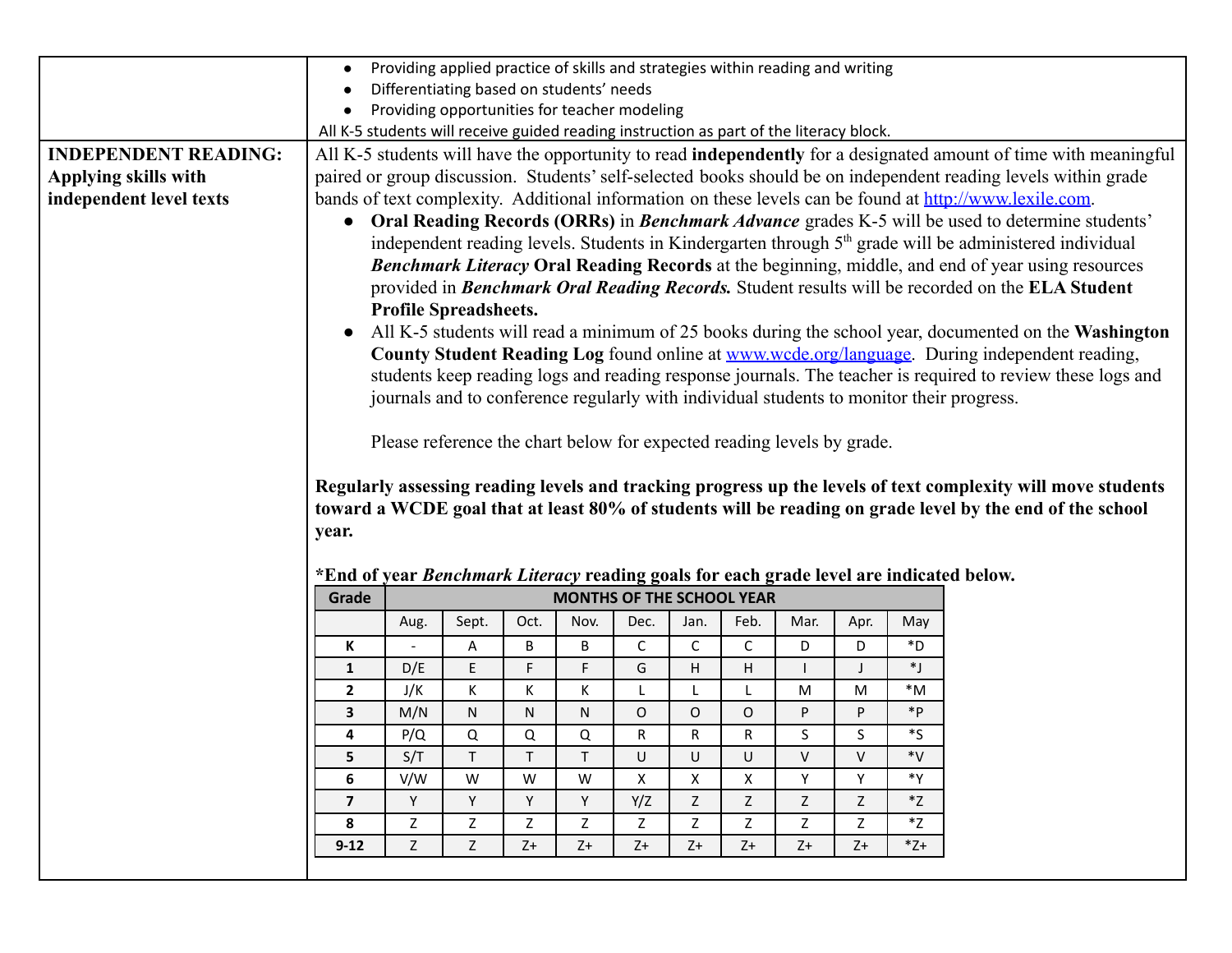| <b>Academic Vocabulary</b> | Academic Vocabulary: The Tennessee State Standards emphasize the connection between a student's<br>$\bullet$                                             |
|----------------------------|----------------------------------------------------------------------------------------------------------------------------------------------------------|
| <b>Word Walls</b>          | vocabulary with his/her academic achievement. Tier I words are the words of everyday speech usually                                                      |
|                            | learned in the early grades (mom, cat, today). Tier II words (what the Standards refer to as general                                                     |
|                            | <i>academic</i> words) are far more likely to appear in written texts than in speech. They appear in all sorts of                                        |
|                            | texts: informational texts (words such as <i>relative</i> , <i>vary</i> , and <i>accumulate</i> ), technical texts ( <i>calibrate</i> , <i>itemize</i> , |
|                            | periphery), and literary texts (misfortune, dignified, faltered). Tier II words often represent subtle or precise                                        |
|                            | ways to say relatively simple things—saunter instead of walk, for example. Tier II words allow students to                                               |
|                            | access complex text. Tier III words (what the Standards refer to as <i>domain-specific</i> words) are specific to a                                      |
|                            | domain or field of study (lava, legislature, circumference) and key to understanding a new concept within a                                              |
|                            | text. Because of their specificity and close ties to content knowledge, Tier III words are far more common                                               |
|                            | in informational texts than in literature. Recognized as new and "hard" words for most readers (particularly                                             |
|                            | student readers), they are often explicitly defined by the author of a text, repeatedly used, and otherwise                                              |
|                            | heavily scaffolded (e.g., made a part of a glossary).                                                                                                    |
|                            | Word Wall: A district-wide Word Wall initiative will be used to introduce and reinforce spelling and                                                     |
|                            | vocabulary development in all subject areas, including English Language Arts. Word Wall resources are                                                    |
|                            | available online at www.wcde.org/language.                                                                                                               |
| <b>WRITING WORKSHOP</b>    | All students in grades K-5 will have the opportunity to write (compose) DAILY through Writing Workshop.                                                  |
|                            | Writing Workshop combines whole group, small group, and differentiated instruction with the Gradual Release                                              |
|                            | of Responsibility Framework. Teachers will model and explicitly teach strategies for the whole group                                                     |
|                            | mini-lesson, guided practice in shared writing experiences and small group interactions, and move students toward                                        |
|                            | independent practice and application of skills through student-teacher writing conferences.                                                              |
|                            |                                                                                                                                                          |
|                            | In Benchmark Advance, students engage in both short and extended writing activities. Daily explicit mini-lessons                                         |
|                            | support writing to sources and process writing of narrative, informative, and opinion texts as well as poetry. Within                                    |
|                            | the lessons, sample conferring prompts guide teachers to monitor and support developing writers along the gradual                                        |
|                            | release continuum.                                                                                                                                       |
|                            |                                                                                                                                                          |
|                            | Teachers will assess and track student growth in writing. Student writing will be scored and recorded on the ELA                                         |
|                            | Student Profile Spreadsheet. Please note: in grades 2-5, the writing assessment will be included in the                                                  |
|                            | <b>Benchmark Interim Assessments.</b>                                                                                                                    |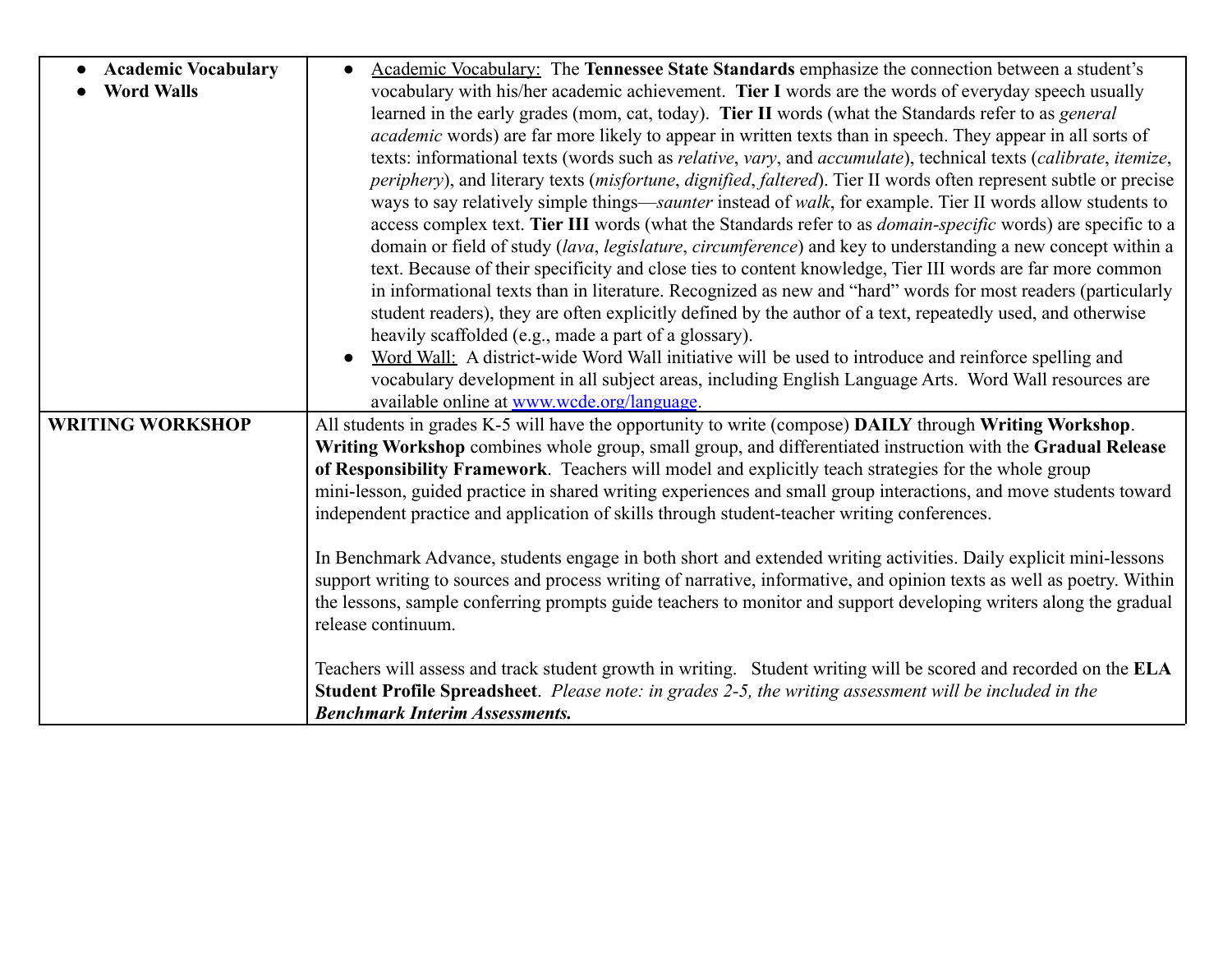| WASHINGTON COUNTY DEPARTMENT OF EDUCATION                                                    |                                                                                                                                                                                                                                                                                                                                                                                                                                                                                                                                                                                                                                                                                                                                                                                                                                                                                                                                                                                                                                                                                                                                                                                                                                                                                                                                                                                                                                                                                                                                                                                                                                                                                                                                                                                                                                                                                                                                                                                                                                                                                                          |  |  |  |  |
|----------------------------------------------------------------------------------------------|----------------------------------------------------------------------------------------------------------------------------------------------------------------------------------------------------------------------------------------------------------------------------------------------------------------------------------------------------------------------------------------------------------------------------------------------------------------------------------------------------------------------------------------------------------------------------------------------------------------------------------------------------------------------------------------------------------------------------------------------------------------------------------------------------------------------------------------------------------------------------------------------------------------------------------------------------------------------------------------------------------------------------------------------------------------------------------------------------------------------------------------------------------------------------------------------------------------------------------------------------------------------------------------------------------------------------------------------------------------------------------------------------------------------------------------------------------------------------------------------------------------------------------------------------------------------------------------------------------------------------------------------------------------------------------------------------------------------------------------------------------------------------------------------------------------------------------------------------------------------------------------------------------------------------------------------------------------------------------------------------------------------------------------------------------------------------------------------------------|--|--|--|--|
| <b>6-8 Curriculum Expectations: 2021-2022</b>                                                |                                                                                                                                                                                                                                                                                                                                                                                                                                                                                                                                                                                                                                                                                                                                                                                                                                                                                                                                                                                                                                                                                                                                                                                                                                                                                                                                                                                                                                                                                                                                                                                                                                                                                                                                                                                                                                                                                                                                                                                                                                                                                                          |  |  |  |  |
|                                                                                              | <b>English Language Arts - Savvas My Perspectives</b>                                                                                                                                                                                                                                                                                                                                                                                                                                                                                                                                                                                                                                                                                                                                                                                                                                                                                                                                                                                                                                                                                                                                                                                                                                                                                                                                                                                                                                                                                                                                                                                                                                                                                                                                                                                                                                                                                                                                                                                                                                                    |  |  |  |  |
| <b>6-8 STANDARDS FOR</b><br><b>ENGLISH LANGUAGE ARTS</b>                                     | Students in grades 6-8 will have daily opportunities to read, write, listen, speak, and use language effectively in a<br>variety of content areas. The Tennessee State Standards define what all students are expected to know and be<br>able to do. Students must read widely and deeply from a broad range of high-quality, increasingly challenging<br>literary and informational texts.                                                                                                                                                                                                                                                                                                                                                                                                                                                                                                                                                                                                                                                                                                                                                                                                                                                                                                                                                                                                                                                                                                                                                                                                                                                                                                                                                                                                                                                                                                                                                                                                                                                                                                              |  |  |  |  |
|                                                                                              | Teachers will integrate the key instructional shifts of the Tennessee State Standards to include:<br>1. Building knowledge through content-rich nonfiction and informational text<br>2. Reading and writing grounded in evidence from text<br>3. Regular practice with complex text and its academic vocabulary                                                                                                                                                                                                                                                                                                                                                                                                                                                                                                                                                                                                                                                                                                                                                                                                                                                                                                                                                                                                                                                                                                                                                                                                                                                                                                                                                                                                                                                                                                                                                                                                                                                                                                                                                                                          |  |  |  |  |
|                                                                                              | Tennessee State Standards for English Language Arts can be found online at                                                                                                                                                                                                                                                                                                                                                                                                                                                                                                                                                                                                                                                                                                                                                                                                                                                                                                                                                                                                                                                                                                                                                                                                                                                                                                                                                                                                                                                                                                                                                                                                                                                                                                                                                                                                                                                                                                                                                                                                                               |  |  |  |  |
| <b>CURRICULUM</b> and<br><b>ASSESSMENT SCHEDULES</b><br>for English Language Arts<br>$6 - 8$ | https://bestforall.tnedu.gov/explore-standards<br>WCDE Pacing Guides, included in the Curriculum and Assessment Guide, align with Tennessee State<br>Standards. Curriculum and Assessment Guide for English Language Arts documents are to be used by 6-8<br>teachers as they plan instruction for each nine weeks. Curriculum and Assessment Guide documents and<br>Assessment Schedules for each grade level are available online at www.wcde.org/language within the grade<br>specific Curriculum and Assessment Guide.<br>The district will require various English Language Arts assessments throughout the school year. These<br>assessments must be recorded on the Student Profile Spreadsheet These Spreadsheets are to be kept up to date<br>with the latest student data. The Student Profile Spreadsheet can be sent to any school within Washington<br>County if a student transfers during the school year. The following assessments are required for English Language<br>Arts:<br>6-8 teachers will administer three STAR360 Universal Screening Assessments for the beginning, middle,<br>$\bullet$<br>and end of the school year. Teachers are to use assessment results to identify areas of strengths and areas to<br>strengthen. Teachers are to use the assessment results to conference and set goals with students.<br>This year students in grades 6-8 will be administered the myPerspectives ELA Tennessee Beginning, Mid<br>$\bullet$<br>and End of Year Assessment. These assessments are used to <i>inform instruction only</i> . See Curriculum and<br>Assessment Guide document and Assessment Schedules for grade 6-8 ELA.<br>Students in grades 6-8 will be expected to complete Unit Performance Tasks after each unit of study in my<br>$\bullet$<br>Perspectives. Performance Task build toward and prepare students for the Unit Performance Based<br>Assessment. Students pull together their notes, evidence and completed activities and Performance Task to<br>prepare for the Performance Based Assessment. These assessments must be recorded on the Student |  |  |  |  |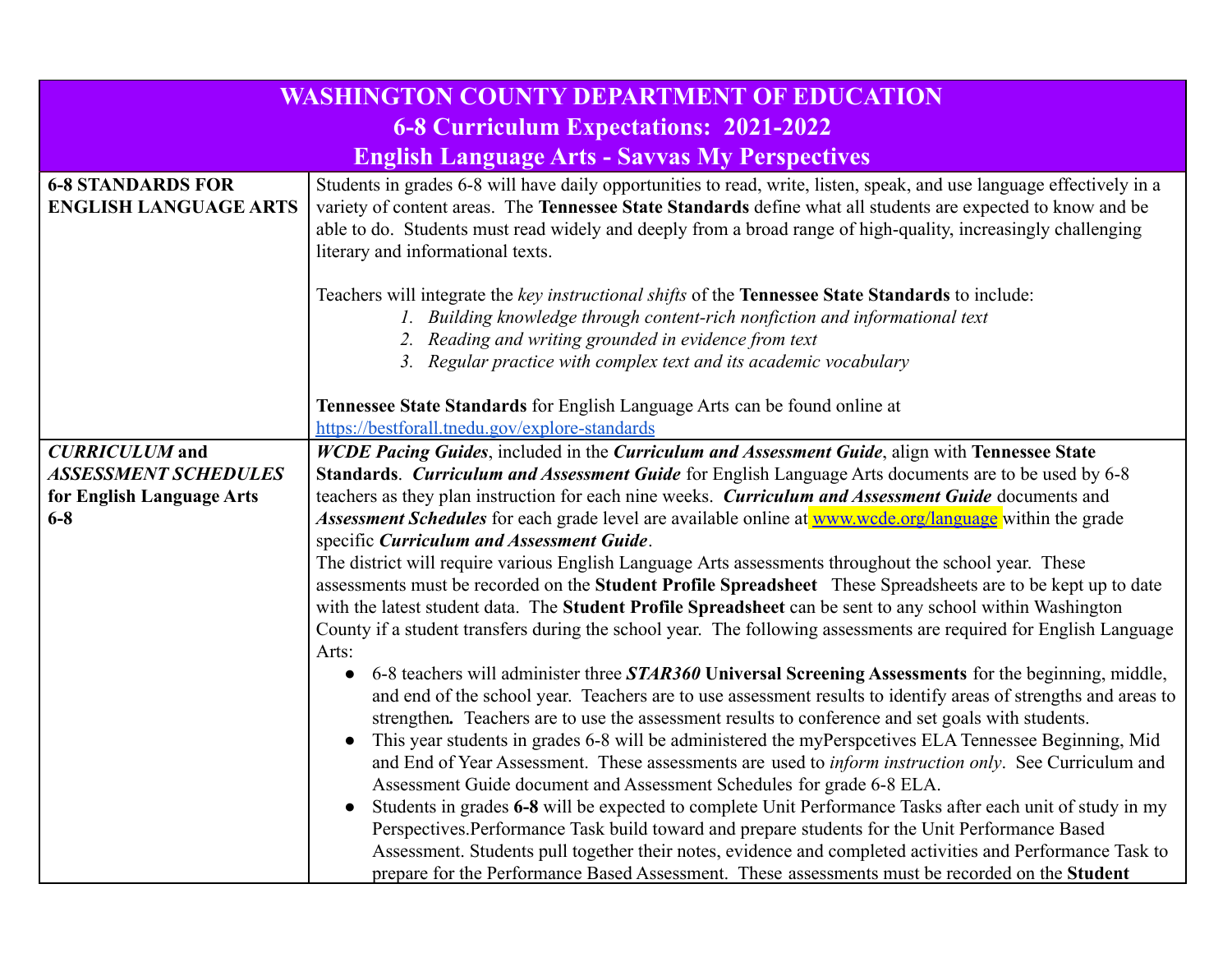|                                                                                                  | <b>Profile Spreadsheet</b><br>Students in grades 6-8 will be expected to spell ALL words on the "no excuse" list by the end of the first<br>nine weeks and be documented with check marks. For the remainder of the year, 6-8th grade students<br>should be strongly encouraged to spell "NO EXCUSE" words correctly in their own writing. Teachers<br>need to spot-check students' writing from time to time for evidence of this, and put a plus mark $(+)$ next to<br>those words spelled correctly in the context of students' writing/composing by the end of the school year.<br>These assessments must be recorded on the Student Profile Spreadsheet<br>Classroom teachers are responsible for determining which additional assessments are needed for progress<br>monitoring throughout each grading period. These assessment results are to be used to adjust instruction.<br>Refer to the Suggested Assessments located in the Curriculum and Assessment Guide                                                                                                                                                                                                     |
|--------------------------------------------------------------------------------------------------|-------------------------------------------------------------------------------------------------------------------------------------------------------------------------------------------------------------------------------------------------------------------------------------------------------------------------------------------------------------------------------------------------------------------------------------------------------------------------------------------------------------------------------------------------------------------------------------------------------------------------------------------------------------------------------------------------------------------------------------------------------------------------------------------------------------------------------------------------------------------------------------------------------------------------------------------------------------------------------------------------------------------------------------------------------------------------------------------------------------------------------------------------------------------------------|
| <b>ENGLISH LANGUAGE ARTS</b><br>(ELA)<br><b>RECOMMENDATIONS for</b><br><b>INSTRUCTIONAL TIME</b> | The core curriculum, or Response to Intervention and Instruction (RtI <sup>2</sup> ) Tier I, addresses the needs of all<br>students. All students should receive instruction with grade-level Tennessee State Standards in small and whole<br>group settings to provide a strong foundation in literacy. The following are grade-band specific<br><b>RECOMMENDATIONS</b> for instructional time in English Language Arts:<br><i>Sixth through Eighth grades:</i> 90 minutes daily/departmentalized (90 minutes uninterrupted). The<br>Tennessee State Standards for ELA must be taught in an integrated manner across all strands<br>(Foundational Literacy/Language, Reading [Literature and Informational Text], Speaking and Listening,<br>and Writing). It is recommended that the same highly skilled teacher teach all ELA content. Separating<br>these ELA strands into separate courses does not reflect best practice. The integrated nature of the<br>Tennessee State Standards requires students to work across multiple strands at once. Separating reading<br>from the work students do in writing and language violates the spirit and intent of the standards. |
| <b>BALANCED</b><br><b>LITERACY BLOCK</b>                                                         | All 6-8 English Language Arts instructional blocks incorporate the components of balanced literacy to include:<br>reading workshop (read alouds, shared reading, guided reading, and independent reading), word work, and writing<br>workshop. (Expectations for these are listed in more detail below.) Instruction includes whole group, small group,<br>and differentiated instruction, as well as integration of reading, writing, speaking, and listening. Throughout the<br>literacy block, students are to READ text, THINK about text, TALK about text, and WRITE about text.<br>ELA classrooms follow the Gradual Release of Responsibility Framework with the following five elements:<br>teacher modeling, guided practice, collaborative practice, independent practice, and application of the strategies<br>and skills in authentic literacy situations. I DO, WE DO, YOU DO.                                                                                                                                                                                                                                                                                   |
| <b>READING WORKSHOP:</b>                                                                         | All students in grades 6-8 will have daily opportunities to read and be actively engaged in reading that focuses on<br>comprehension in a 50-50 balance of informational texts and literature. Reading Workshop combines whole<br>group, small group, and differentiated instruction using the Gradual Release of Responsibility Framework.<br>Teachers model and explicitly teach strategies for the whole group mini-lesson, guide practice in shared reading<br>experiences and small group interactions, and move students toward independent practice and application of skills.                                                                                                                                                                                                                                                                                                                                                                                                                                                                                                                                                                                         |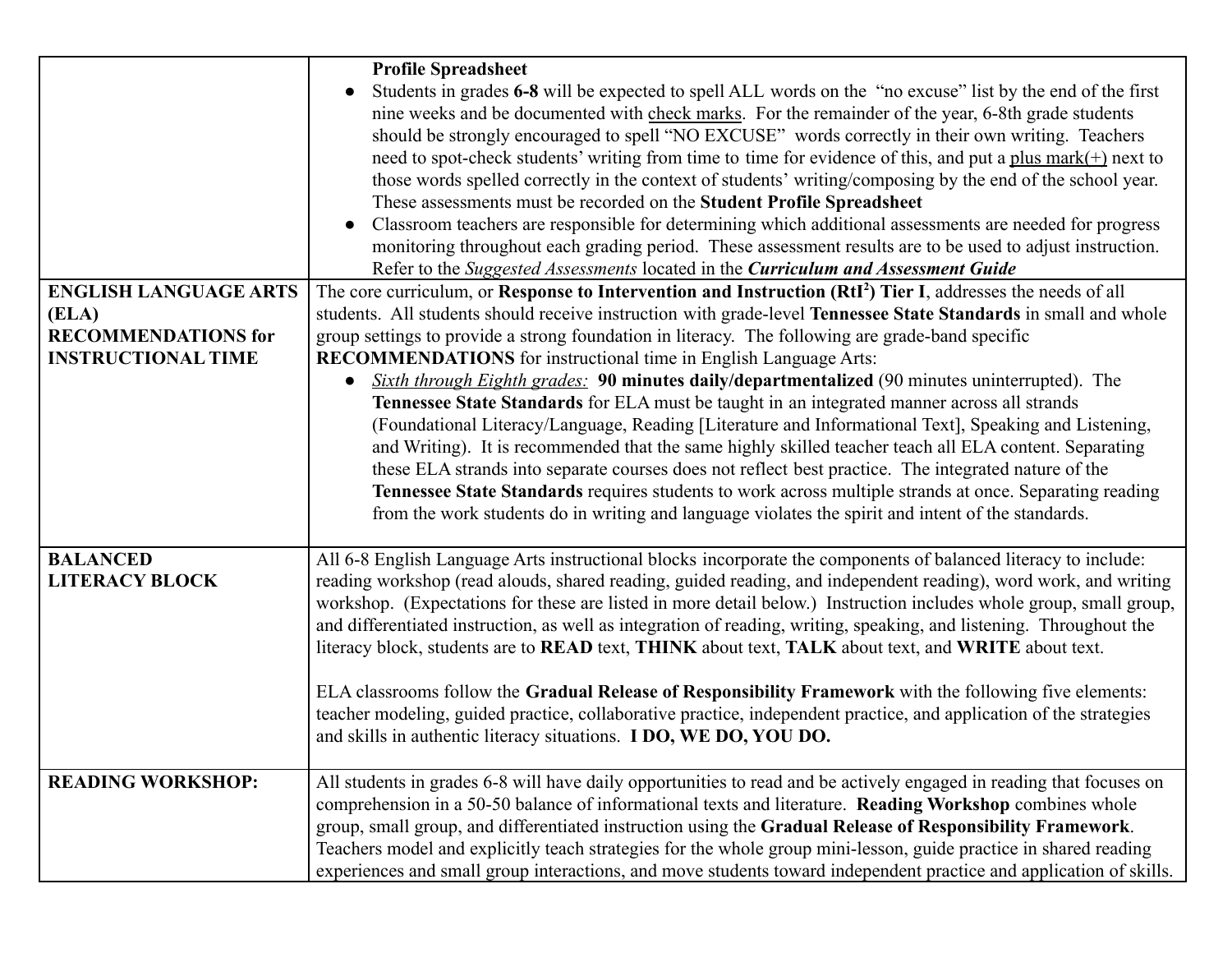|                                                                                | The Reading Workshop provides students with regular practice Close Reading of complex text, answering<br>Text-Dependent Questions, completing Tasks, and participating in Accountable Talk.                                                                                                                                                                                                                                                                                                                                                                                                                                                                                                                                                                                                                                                                                                                                                                                                                                                                                                                                                                                                                                                                                                                                                                                                                                                                           |  |  |  |  |  |  |
|--------------------------------------------------------------------------------|-----------------------------------------------------------------------------------------------------------------------------------------------------------------------------------------------------------------------------------------------------------------------------------------------------------------------------------------------------------------------------------------------------------------------------------------------------------------------------------------------------------------------------------------------------------------------------------------------------------------------------------------------------------------------------------------------------------------------------------------------------------------------------------------------------------------------------------------------------------------------------------------------------------------------------------------------------------------------------------------------------------------------------------------------------------------------------------------------------------------------------------------------------------------------------------------------------------------------------------------------------------------------------------------------------------------------------------------------------------------------------------------------------------------------------------------------------------------------|--|--|--|--|--|--|
|                                                                                | <b>My Perspectives -</b><br>Each unit focuses on an engaging topic related to the essential question. The essential question frames all unit<br>activities and discussions. All units are backward designed to the Performance Based Assessment. Whole Class<br>Learning: The Launch Text introduces a perspective on the unit topic. Teachers lead the shared reading<br>experience, providing, modeling and support as students begin exploring perspectives on the unit topic. A rich<br>array of media selections engage students in multimodal learning. Small Group Learning: Students encounter<br>diverse perspectives on the unit topic working in collaborative teams. Independent Learning: Students self-select<br>a text to explore an aspect of the unit topic and share their learning with the class. The Launch Text models the<br>mode of writing that will be at the core of the Performance Based Assessment. Performance Task build toward and<br>prepare students for the Unit Performance Based Assessment. Students pull together their notes, evidence and<br>completed activities and Performance Task to prepare for the Performance Based Assessment.                                                                                                                                                                                                                                                                                     |  |  |  |  |  |  |
| <b>READ ALOUD:</b><br><b>Accessing complex texts</b>                           | All 6-8 students will be read aloud numerous times daily by a teacher from a variety of genres. Read alouds<br>should include a 50-50 balance of informational text and literature. Texts should be appropriately complex<br>according to the grade bands of text complexity. The primary purpose is to extend students' knowledge and<br>comprehension of complex texts while demonstrating strategies to support comprehension and vocabulary<br>knowledge.<br>Degrees of<br><b>Tennessee</b><br><b>Flesch-</b><br><b>The Lexile</b><br>Reading<br><b>ATOS</b><br><b>Reading</b><br><b>SourceRater</b><br><b>Maturity</b><br><b>Kincaid</b> <sup>®</sup><br><b>Grade Band</b><br>Framework®<br>Power®<br>$42 - 64$<br>$\begin{array}{l} 2^{nd} - 3^{rd} \\ 4^{th} - 6^{th} \\ 6^{th} - 8^{th} \\ \end{array}$<br>$2.75 - 5.14$<br>4.97 - 7.03<br>7.00 - 9.98<br>$0.05 - 2.48$<br>$3.53 - 6.13$<br>$420 - 820$<br>$1.98 - 5.34$<br>$62 - 60$<br>$67 - 67$<br>$62 - 72$<br>$0.84 - 5.75$<br>$5.42 - 7.92$<br>$7.04 - 9.57$<br>$740 - 1010$<br>$4.51 - 7.73$<br>$925 - 1185$<br>$6.61 - 10.34$<br>$4.11 - 10.66$<br>$9^{\rm{th}} - 10^{\rm{th}}$<br>$1050 - 1335$<br>$9.67 = 12.01$<br>$9.02 - 13.93$<br>$8.32 - 12.12$<br>$8.41 - 10.81$<br>$11^{th} - 12^{th}$<br>$67 - 74$<br>$1185 - 1385$<br>$11.20 - 14.10$<br>$12.30 - 14.50$<br>$9.57 - 12.00$<br>$10.34 - 14.2$<br>Additional information on levels of text complexity can be found at http://www.lexile.com. |  |  |  |  |  |  |
| <b>SMALL GROUP</b>                                                             | Students work collaboratively as they explore texts and complete projects. Teachers facilitate reading and<br>analyzing complex texts, encouraging collaboration. Leveled texts in myPerspectives are intended to help build<br>comprehension and background knowledge.                                                                                                                                                                                                                                                                                                                                                                                                                                                                                                                                                                                                                                                                                                                                                                                                                                                                                                                                                                                                                                                                                                                                                                                               |  |  |  |  |  |  |
| <b>INDEPENDENT READING:</b><br>Applying skills with<br>independent level texts | All 6-8 students will have the opportunity to read independently for a designated amount of time with meaningful<br>paired or group discussion. Students' self-selected books should be on independent reading levels within grade<br>bands of text complexity. Additional information on these levels can be found at http://www.lexile.com.<br>All 6-8 students will read a minimum of 25 books during the school year, documented on the Washington<br>$\bullet$<br>County Student Reading Log found online at www.wcde.org/language. During independent reading,                                                                                                                                                                                                                                                                                                                                                                                                                                                                                                                                                                                                                                                                                                                                                                                                                                                                                                  |  |  |  |  |  |  |
|                                                                                | students keep reading logs and reading response journals. The teacher is required to review these logs and<br>journals and to conference regularly with individual students to monitor their progress.                                                                                                                                                                                                                                                                                                                                                                                                                                                                                                                                                                                                                                                                                                                                                                                                                                                                                                                                                                                                                                                                                                                                                                                                                                                                |  |  |  |  |  |  |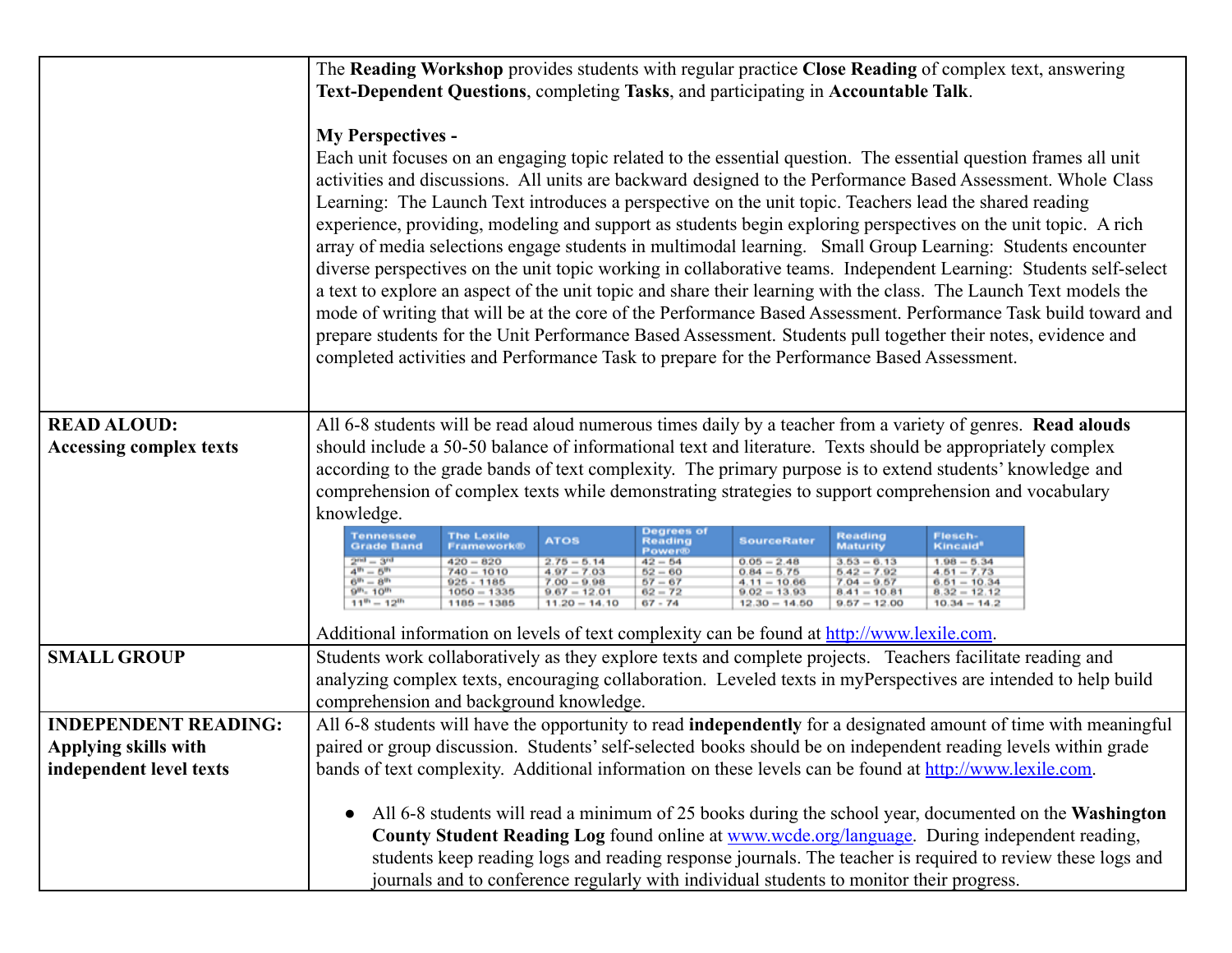| <b>WORKING WITH WORDS:</b>                   | All students will receive research-based word work instruction with appropriate grade-level spelling and                                                                                                                                                                                                                                                                                                                                                                                                                                                                                                                                                                                                                                                                                                                                                                                                                                                                                                                                                                                                                                                                                                                                                                                                                                                                                                                                                                                                                                                                                                                                                                                                                                                                                                                                                                                                                                               |
|----------------------------------------------|--------------------------------------------------------------------------------------------------------------------------------------------------------------------------------------------------------------------------------------------------------------------------------------------------------------------------------------------------------------------------------------------------------------------------------------------------------------------------------------------------------------------------------------------------------------------------------------------------------------------------------------------------------------------------------------------------------------------------------------------------------------------------------------------------------------------------------------------------------------------------------------------------------------------------------------------------------------------------------------------------------------------------------------------------------------------------------------------------------------------------------------------------------------------------------------------------------------------------------------------------------------------------------------------------------------------------------------------------------------------------------------------------------------------------------------------------------------------------------------------------------------------------------------------------------------------------------------------------------------------------------------------------------------------------------------------------------------------------------------------------------------------------------------------------------------------------------------------------------------------------------------------------------------------------------------------------------|
| • Academic Vocabulary                        | vocabulary.                                                                                                                                                                                                                                                                                                                                                                                                                                                                                                                                                                                                                                                                                                                                                                                                                                                                                                                                                                                                                                                                                                                                                                                                                                                                                                                                                                                                                                                                                                                                                                                                                                                                                                                                                                                                                                                                                                                                            |
| <b>Word Walls</b><br><b>WRITING WORKSHOP</b> | Academic Vocabulary: The Tennessee State Standards emphasize the connection between a student's<br>$\bullet$<br>vocabulary with his/her academic achievement. Tier I words are the words of everyday speech usually<br>learned in the early grades (mom, cat, today). Tier II words (what the Standards refer to as <i>general</i><br><i>academic</i> words) are far more likely to appear in written texts than in speech. They appear in all sorts of<br>texts: informational texts (words such as relative, vary, and accumulate), technical texts (calibrate, itemize,<br>periphery), and literary texts (misfortune, dignified, faltered). Tier II words often represent subtle or precise<br>ways to say relatively simple things—saunter instead of walk, for example. Tier II words allow students to<br>access complex text. Tier III words (what the Standards refer to as <i>domain-specific</i> words) are specific to a<br>domain or field of study (lava, legislature, circumference) and key to understanding a new concept within a<br>text. Because of their specificity and close ties to content knowledge, Tier III words are far more common<br>in informational texts than in literature. Recognized as new and "hard" words for most readers (particularly<br>student readers), they are often explicitly defined by the author of a text, repeatedly used, and otherwise<br>heavily scaffolded (e.g., made a part of a glossary).<br>Word Wall: A district-wide Word Wall initiative will be used to introduce and reinforce spelling and<br>vocabulary development in all subject areas, including English Language Arts. Word Wall resources are<br>available online at www.wcde.org/language.<br>All students in grades 6-8 will have the opportunity to write (compose) DAILY through the Writing Workshop.<br>Writing Workshop combines whole group, small group, and differentiated instruction with the Gradual Release |
|                                              | of Responsibility Framework. Teachers will model and explicitly teach strategies for the whole group<br>mini-lesson, guided practice in shared writing experiences and small group interactions, and move students toward<br>independent practice and application of skills through student-teacher writing conferences.<br>Students will experience a variety of genres in the three types of writing: narrative, opinion/argument, and<br>informational/explanatory.<br>All units are backward designed to the Performance Based Assessment. The Launch Text models the mode of<br>writing that will be at the core of the Performance Based Assessment. Performance Tasks build toward and prepare<br>students for the Unit Performance Based Assessment. Students pull together their notes, evidence and completed<br>activities and Performance Task to prepare for the Performance Based Assessment. These assessments must be<br>recorded on the Student Profile Spreadsheet                                                                                                                                                                                                                                                                                                                                                                                                                                                                                                                                                                                                                                                                                                                                                                                                                                                                                                                                                                   |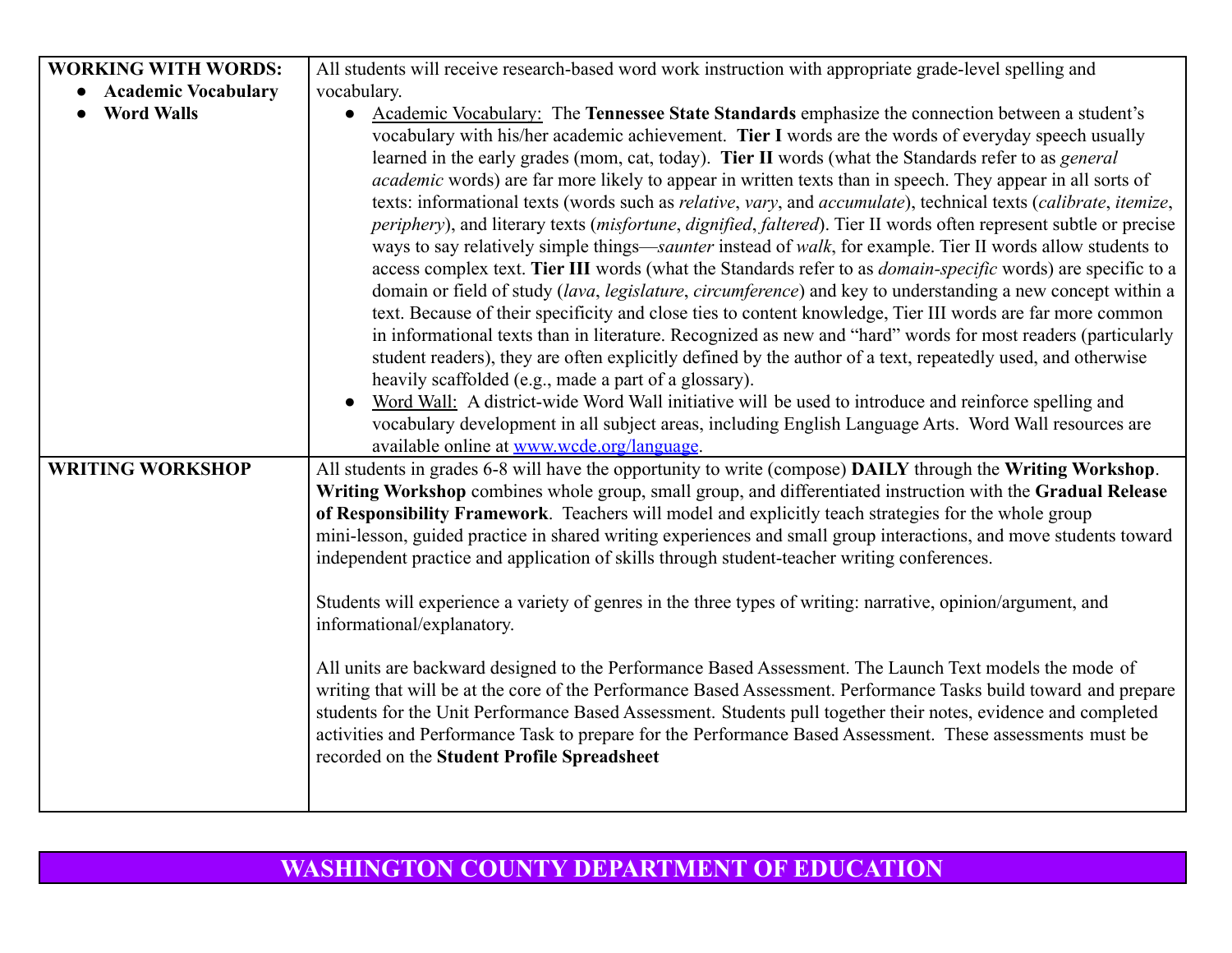| <b>PreK-8 Curriculum Expectations: 2021-2022</b>                                   |                                                                                                                                                                                                                                                                                                                                                                                                                                                                                                                                                  |  |  |  |
|------------------------------------------------------------------------------------|--------------------------------------------------------------------------------------------------------------------------------------------------------------------------------------------------------------------------------------------------------------------------------------------------------------------------------------------------------------------------------------------------------------------------------------------------------------------------------------------------------------------------------------------------|--|--|--|
| <b>PreK-8 Curriculum, Powerful Practices, and Assessment</b><br><b>MATHEMATICS</b> |                                                                                                                                                                                                                                                                                                                                                                                                                                                                                                                                                  |  |  |  |
| <b>BASIC EXPECTATIONS FOR</b><br><b>ALL SCHOOLS</b>                                | <b>GOAL: 80% OF STUDENTS IN EACH GRADE LEVEL WILL BE ON GRADE LEVEL OR ABOVE ON</b><br><b>THE TENNESSEE STATE Mathematics ASSESSMENT</b>                                                                                                                                                                                                                                                                                                                                                                                                         |  |  |  |
| <b>PreK-8 TENNESSEE STATE</b><br><b>STANDARDS FOR</b><br><b>MATHEMATICS</b>        | All Pre K-8 classrooms should align instruction to the Tennessee State Standards. The Tennessee State<br>Standards define what all students are expected to know and be able to do, not how teachers should teach.                                                                                                                                                                                                                                                                                                                               |  |  |  |
| <b>CURRICULUM</b> and<br><b>ASSESSMENT SCHEDULES</b><br>for Mathematics Curriculum | Planning & Pacing Guides align with Tennessee State Standards. Grade level Planning & Pacing Guides for<br>Mathematics are to be used by PreK-8 teachers as they plan instruction for each nine weeks. Curriculum and<br>Assessment Guide documents and Assessment Schedules for each grade level are available on the WCDE<br>webpage under Curriculum/Math within the grade specific <i>Planning &amp; Pacing Guide</i> .                                                                                                                      |  |  |  |
|                                                                                    | Homework Policy for Kindergarten and 1 <sup>st</sup> Grade Students: No mathematics homework will be issued for all<br>Kindergarten and 1 <sup>st</sup> grade students. The homework focus for 2021-2022 will be English Language Arts, such as<br>reading 20 minutes per week night. This strategy aims to support the Tennessee Department of Education's<br>focus on foundational literacy.                                                                                                                                                   |  |  |  |
|                                                                                    | The district will require various Mathematics assessments for the beginning, middle, and end of the school year.<br>These assessments must be recorded on the Mathematics Student Profile Spreadsheet. These are to be kept up<br>to date with the latest student data. The data from the Mathematics Student Profile Spreadsheet can be sent to<br>any school within Washington County if a student transfers during the school year. The following assessments are<br>required for Mathematics:                                                |  |  |  |
|                                                                                    | The district will require three (skills-based) STAR 360 Universal Screening Assessments for the<br>beginning, middle, and end of the school year.<br>At the end of each nine weeks term, students in grades $K - 8$ will be administered (standards-based) CASE<br><b>Benchmark Assessment</b> . This assessment is to be used to <i>inform instruction</i> only. Kindergarten students<br>will begin at the second nine weeks term.                                                                                                             |  |  |  |
|                                                                                    | Students in grades 4-8 will be administered an 8-minute timed multiplication assessment at the beginning,<br>mid, and end of year. Students in grade 3 will be administered an 8-minute timed multiplication<br>assessment at the mid-and end of year. Teachers have the opportunity to administer the fall multiplication<br>assessment online through Google Forms. District will provide multiplication online assessment<br>information for each testing window. Results will be recorded on the Mathematics Student Profile<br>Spreadsheet. |  |  |  |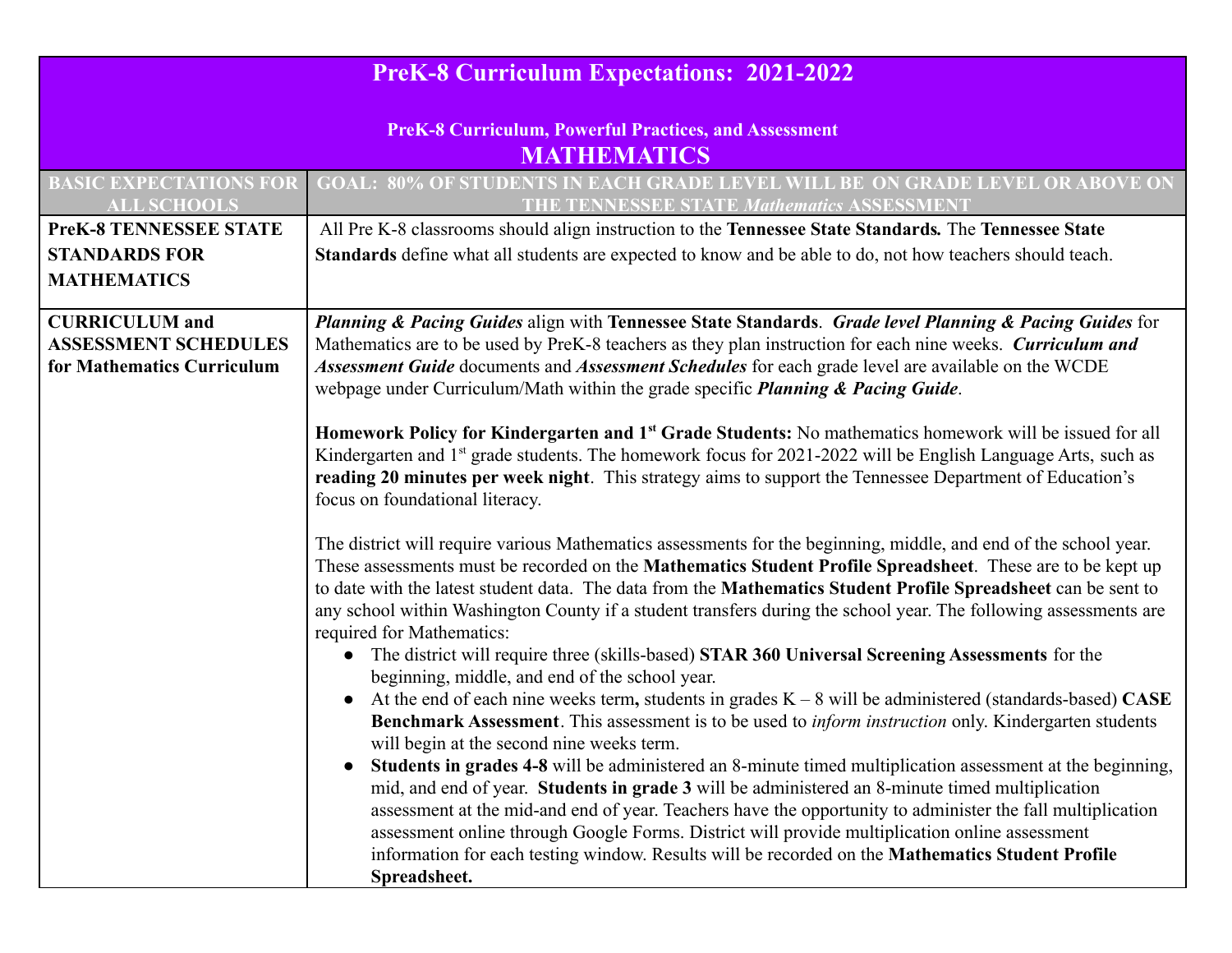|                                                                               | • Classroom teachers are responsible for determining which additional assessments are needed for progress<br>monitoring throughout each grading period. These assessment results are to be used to adjust instruction.                                                                                                                                                                                                                                                                                                                                                                                                                                                                                                                                                                                                                                                                                                                                                                                                                                               |
|-------------------------------------------------------------------------------|----------------------------------------------------------------------------------------------------------------------------------------------------------------------------------------------------------------------------------------------------------------------------------------------------------------------------------------------------------------------------------------------------------------------------------------------------------------------------------------------------------------------------------------------------------------------------------------------------------------------------------------------------------------------------------------------------------------------------------------------------------------------------------------------------------------------------------------------------------------------------------------------------------------------------------------------------------------------------------------------------------------------------------------------------------------------|
| <b>MATHEMATICS</b><br><b>RECOMMENDATIONS for</b><br><b>INSTRUCTIONAL TIME</b> | The core curriculum, or Response to Intervention and Instruction (RtI <sup>2</sup> ) Tier I, addresses the needs of all<br>students. All students should receive instruction with grade-level Tennessee State Standards in small and whole<br>group settings to provide a strong foundation in mathematics. The following are grade-band specific<br><b>RECOMMENDATIONS</b> for instructional time in Mathematics:<br>Kindergarten and First grades: 60 minutes daily (uninterrupted). Core Mathematics instruction should<br>$\bullet$<br>include all of the Tennessee State Standards.<br>Second grade: 75 minutes daily. Forty-five minutes will be uninterrupted grade level standards-based<br>$\bullet$<br>instruction. Thirty minutes will be Accelerated Learning block to assess and address small-group and<br>individualized instruction. Core Mathematics instruction should include all of the Tennessee State<br>Standards.<br><b>Third through Eighth grades: 90 minutes daily/self contained and 90 minutes daily/departmentalized.</b><br>$\bullet$ |
|                                                                               | Sixty minutes will be uninterrupted grade level standards-based instruction. Thirty minutes will be<br>Accelerated Learning block to assess and address small-group and individualized instruction. Core<br>Mathematics instruction should include all of the Tennessee State Standards.<br>All Pre K-8 students will have daily opportunities for active engagement in rigorous learning activities that address<br>higher order thinking and follow a conceptual math framework. Concrete Representational Abstract (CRA)                                                                                                                                                                                                                                                                                                                                                                                                                                                                                                                                          |
|                                                                               | instructional approach will be used in teaching math concepts to develop a deep and sustainable conceptual<br>understanding. To support strong classroom instruction, teachers will utilize the Tennessee Department of<br>Education's Instructional Focus Documents for Mathematics. All students in grades 3-8 will participate in <i>Math</i><br>Tasks at least once every two weeks that are aligned with the Major Works of the Math Blueprint for that grade<br>level. All students are expected to have the opportunity to engage in activities that incorporate writing in math<br>daily. Students must organize their thinking, use key vocabulary terms and phrases, and communicate<br>mathematically—which leads to deep and meaningful understanding. These activities can be a pre or post<br>classroom task, and designed by the teacher. These activities need to work to build conceptual understanding and<br>strengthen procedural fluency skills. Refer to district math website for resources.                                                  |
| PreK-8 MATHEMATICAL                                                           | The following eight <i>mathematical practices</i> should be incorporated into all instruction:                                                                                                                                                                                                                                                                                                                                                                                                                                                                                                                                                                                                                                                                                                                                                                                                                                                                                                                                                                       |
| <b>PRACTICES</b>                                                              | • Make sense of problems and persevere in solving them.<br>Reason abstractly and quantitatively.                                                                                                                                                                                                                                                                                                                                                                                                                                                                                                                                                                                                                                                                                                                                                                                                                                                                                                                                                                     |
|                                                                               | Construct viable arguments and critique the reasoning of others.                                                                                                                                                                                                                                                                                                                                                                                                                                                                                                                                                                                                                                                                                                                                                                                                                                                                                                                                                                                                     |
|                                                                               | Model with mathematics.<br>Use appropriate tools strategically.                                                                                                                                                                                                                                                                                                                                                                                                                                                                                                                                                                                                                                                                                                                                                                                                                                                                                                                                                                                                      |
|                                                                               | Attend to precision.<br>Look for and make use of structure.                                                                                                                                                                                                                                                                                                                                                                                                                                                                                                                                                                                                                                                                                                                                                                                                                                                                                                                                                                                                          |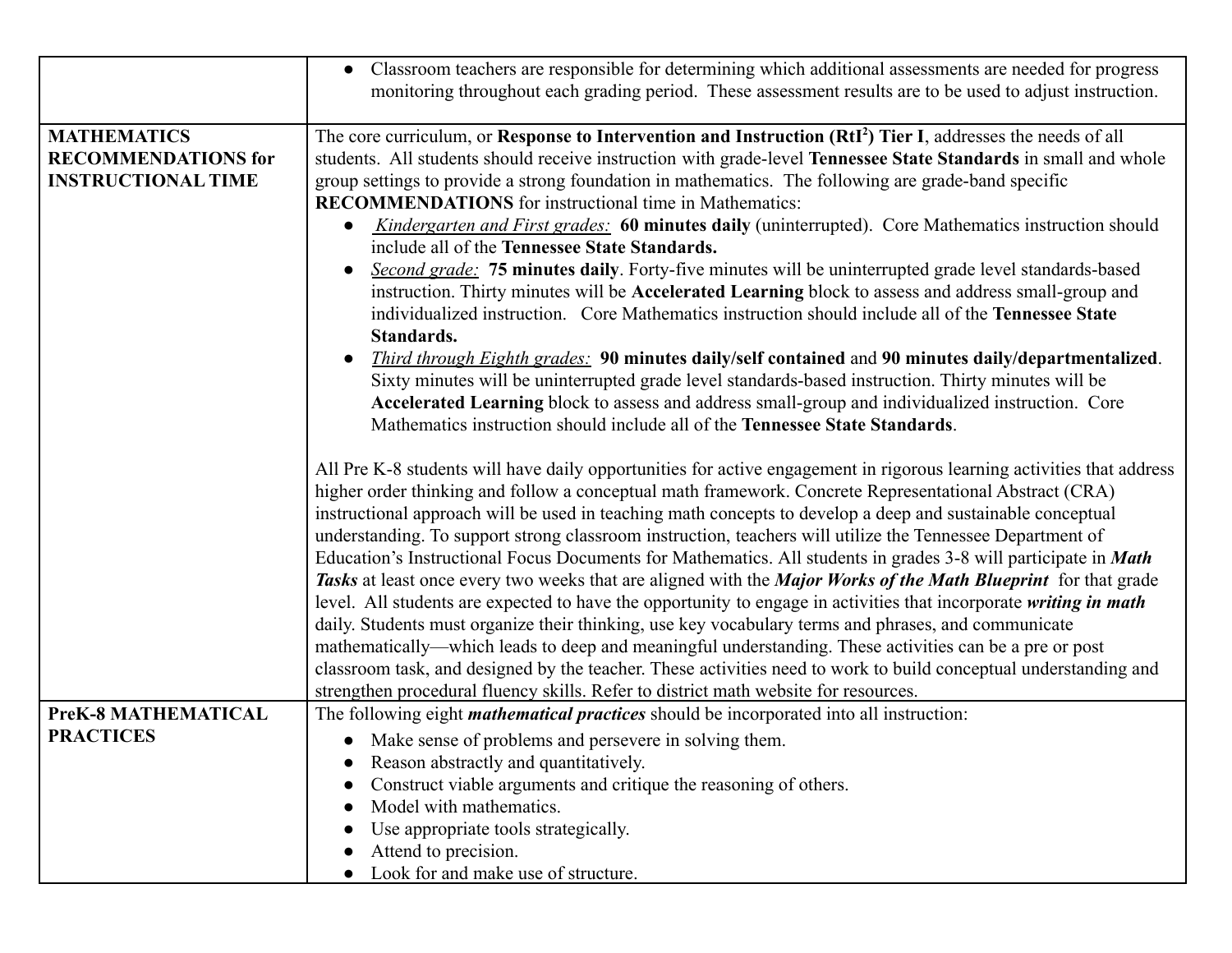|                                           | Look for and express regularity in repeated reasoning.                                                            |
|-------------------------------------------|-------------------------------------------------------------------------------------------------------------------|
| <b>LITERACY SKILLS FOR</b>                | Communication in mathematics employs literacy skills in reading, vocabulary, speaking and listening, and writing. |
| <b>MATHEMATICAL</b><br><b>PROFICIENCY</b> | The following four <i>literacy skills for mathematics</i> should be incorporated into all instruction:            |
|                                           | Use multiple reading strategies.<br>$\bullet$                                                                     |
|                                           | Understand and use correct mathematical vocabulary.                                                               |
|                                           | Discuss and articulate mathematical ideas.                                                                        |
|                                           | Write mathematical arguments.                                                                                     |
| <b>VOCABULARY</b>                         | All PreK-8 students will be exposed to and taught through research-based strategies Tier II & III vocabulary      |
| DEVELOPMENT, ACADEMIC                     | through a district-wide Word Wall initiative. Word Wall resources are available online at www.wcde.org/language   |
| <b>VOCABULARY, WORD WALLS</b>             |                                                                                                                   |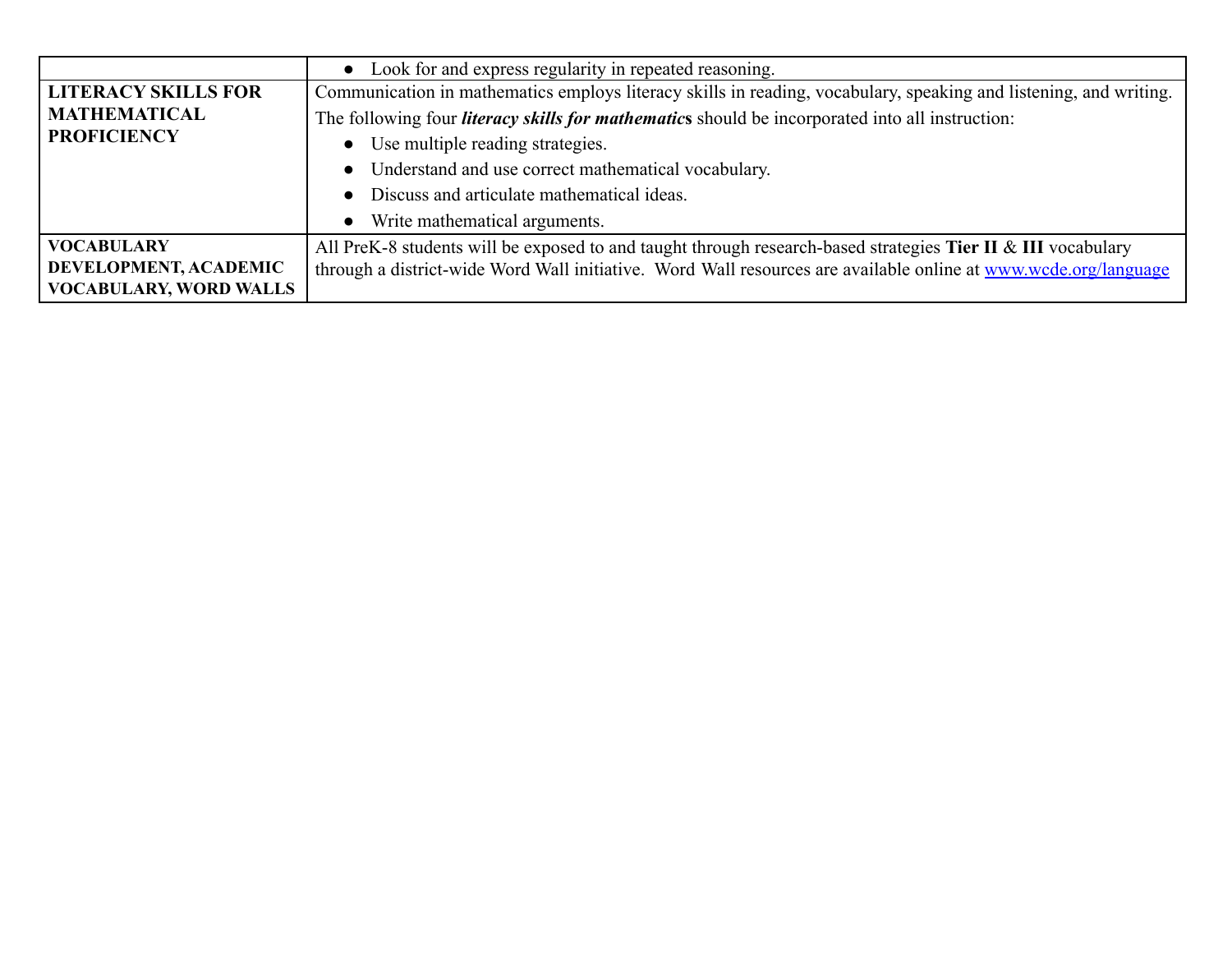| WASHINGTON COUNTY DEPARTMENT OF EDUCATION<br><b>PreK-8 Curriculum Expectations: 2021-2022</b><br><b>PreK-8 Curriculum, Powerful Practices, and Assessment</b><br><b>SCIENCE</b> |                                                                                                                                                                                                                                                                                                                                                                                                                                                                     |  |
|---------------------------------------------------------------------------------------------------------------------------------------------------------------------------------|---------------------------------------------------------------------------------------------------------------------------------------------------------------------------------------------------------------------------------------------------------------------------------------------------------------------------------------------------------------------------------------------------------------------------------------------------------------------|--|
|                                                                                                                                                                                 |                                                                                                                                                                                                                                                                                                                                                                                                                                                                     |  |
| <b>ALL SCHOOLS</b>                                                                                                                                                              | <b>ON THE TENNESSEE STATE Science ASSESSMENTS</b>                                                                                                                                                                                                                                                                                                                                                                                                                   |  |
| <b>TN SCIENCE STANDARDS</b>                                                                                                                                                     | All K-8 students will have daily opportunities for active engagement in science and engineering practices and<br>application of crosscutting concepts to deepen understanding of each disciplinary core idea. The three<br>dimensions need to be integrated into standards, curriculum, instruction and assessments to support students'<br>learning.                                                                                                               |  |
| <b>PACING GUIDES</b><br><b>For Science Curriculum</b>                                                                                                                           | Grades 3-8 WCDE Pacing Guides for Science are to be used by teachers as they plan instruction for each nine<br>weeks period. These guides are located on the WCDE Curriculum Webpage.<br>• At the end of each nine weeks term, students in grades 3-8 will be administered (standards-based)<br><b>CASE Benchmark Assessment</b> . This assessment is to be used to <i>inform instruction</i> only. Results will<br>be recorded on the Student Profile Spreadsheet. |  |
| <b>VOCABULARY</b>                                                                                                                                                               | All PreK-8 students will be exposed to and taught through research-based strategies Tier II & III vocabulary                                                                                                                                                                                                                                                                                                                                                        |  |
| <b>DEVELOPMENT</b> and WORD                                                                                                                                                     | through a district-wide Word Wall initiative. Word Wall resources are available online at                                                                                                                                                                                                                                                                                                                                                                           |  |
| <b>WALLS</b>                                                                                                                                                                    | www.wcde.org/language.                                                                                                                                                                                                                                                                                                                                                                                                                                              |  |
| <b>COLLABORATION ON</b>                                                                                                                                                         | Science, Social Studies, and English Language Arts teachers will collaborate to help students complete research                                                                                                                                                                                                                                                                                                                                                     |  |
| <b>RESEARCH</b>                                                                                                                                                                 | tasks.                                                                                                                                                                                                                                                                                                                                                                                                                                                              |  |